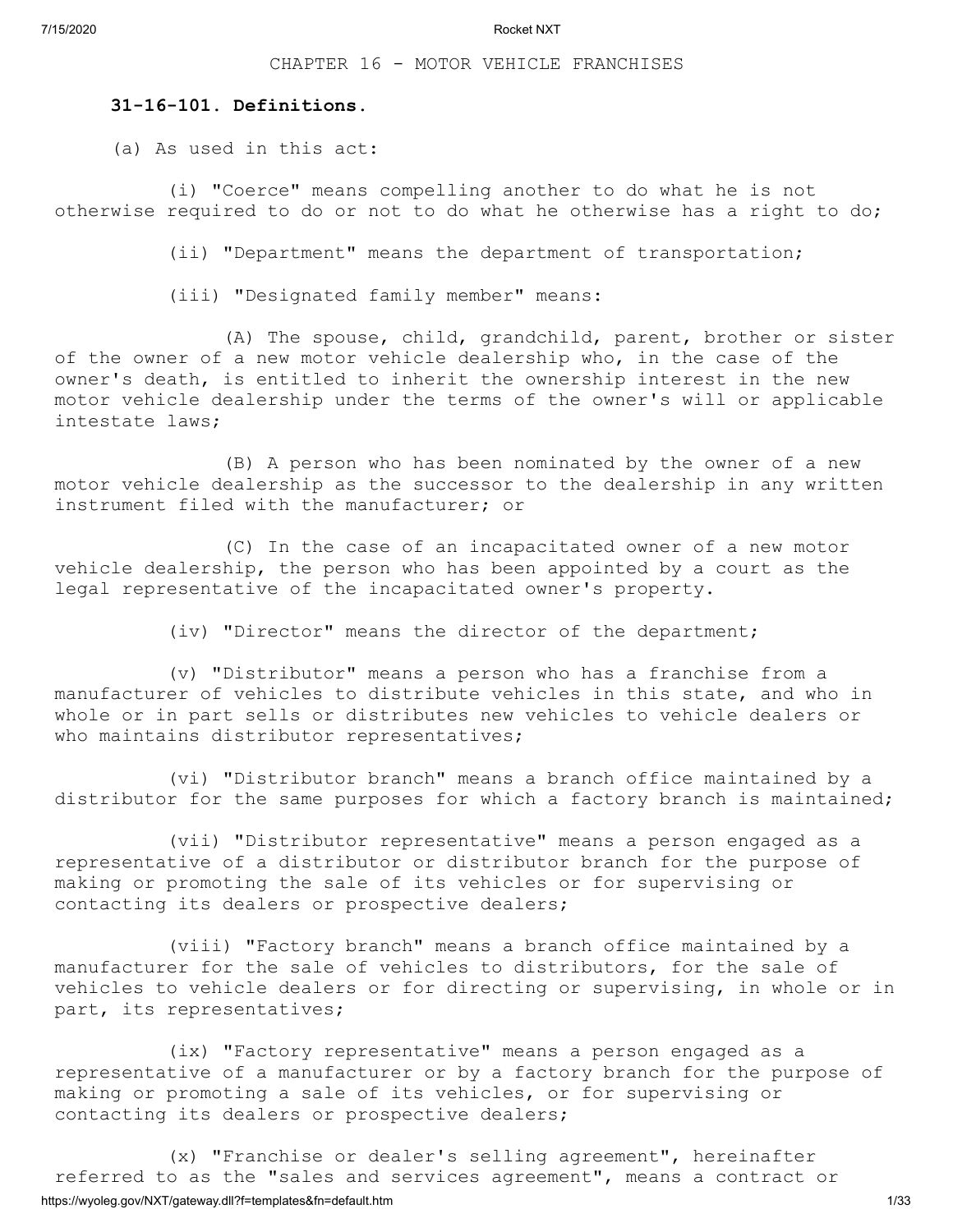agreement between a vehicle dealer and a manufacturer or its distributor or factory branch by which the dealer is authorized to engage in the business of selling any specified make of new vehicles;

(xi) "Motor vehicle" means a self-propelled vehicle, excluding a motor home and which:

(A) Is intended for registration and use on the public highways; and

(B) Has at least three (3) wheels.

(xii) "New vehicle" means a motor vehicle which is in the possession of a manufacturer or has been sold by a manufacturer for distribution in the United States to the holders of a valid sales and service agreement, franchise or contract granted by the manufacturer for sale of the new motor vehicle and which is in fact new and on which the original motor vehicle title has not been issued from the franchised dealer;

(xiii) "Manufacturer" means a person engaged in the business of constructing or assembling vehicles which are subject to registration in this state and, except where otherwise provided, "manufacturer" means a distributor, a factory branch, distributor branch or other representative thereof, but excludes any person whose principal business is wholesale and retail financing. The term includes direct sale manufacturers;

(xiv) "Principal place of business" means:

(A) For dealers selling fewer than twelve (12) vehicles in any twelve (12) consecutive month period, a permanent commercial building located within the state of Wyoming at which the business of a new motor vehicle dealer may be lawfully carried on in accordance with the terms of all applicable building codes, zoning and other land-use regulatory ordinances, and in which building the public may contact the vehicle dealer or his vehicle salesman at all reasonable times, and at which place of business shall be kept and maintained the books, records and files necessary to conduct the business. The business shall be sufficiently identified with an exterior sign permanently affixed to the building or land with letters clearly visible from the highway facing the site and designated to indicate the nature of the business and the telephone number of the business. A dedicated telephone number shall be required for the principal place of business;

(B) For dealers selling twelve (12) or more vehicles in any twelve (12) consecutive month period, a site upon which a permanent building is located containing adequate facilities to carry on the business of a licensed dealer and used to conduct business as a dealer and not primarily used as, or attached directly to, a residence, with space thereon or contiguous thereto adequate to permit the display of at least five (5) vehicles and sufficiently identified with an exterior sign permanently affixed to the building or land with letters clearly visible from the highway facing the site and designated to indicate the nature of the business. The facilities, sign and space for display shall be in compliance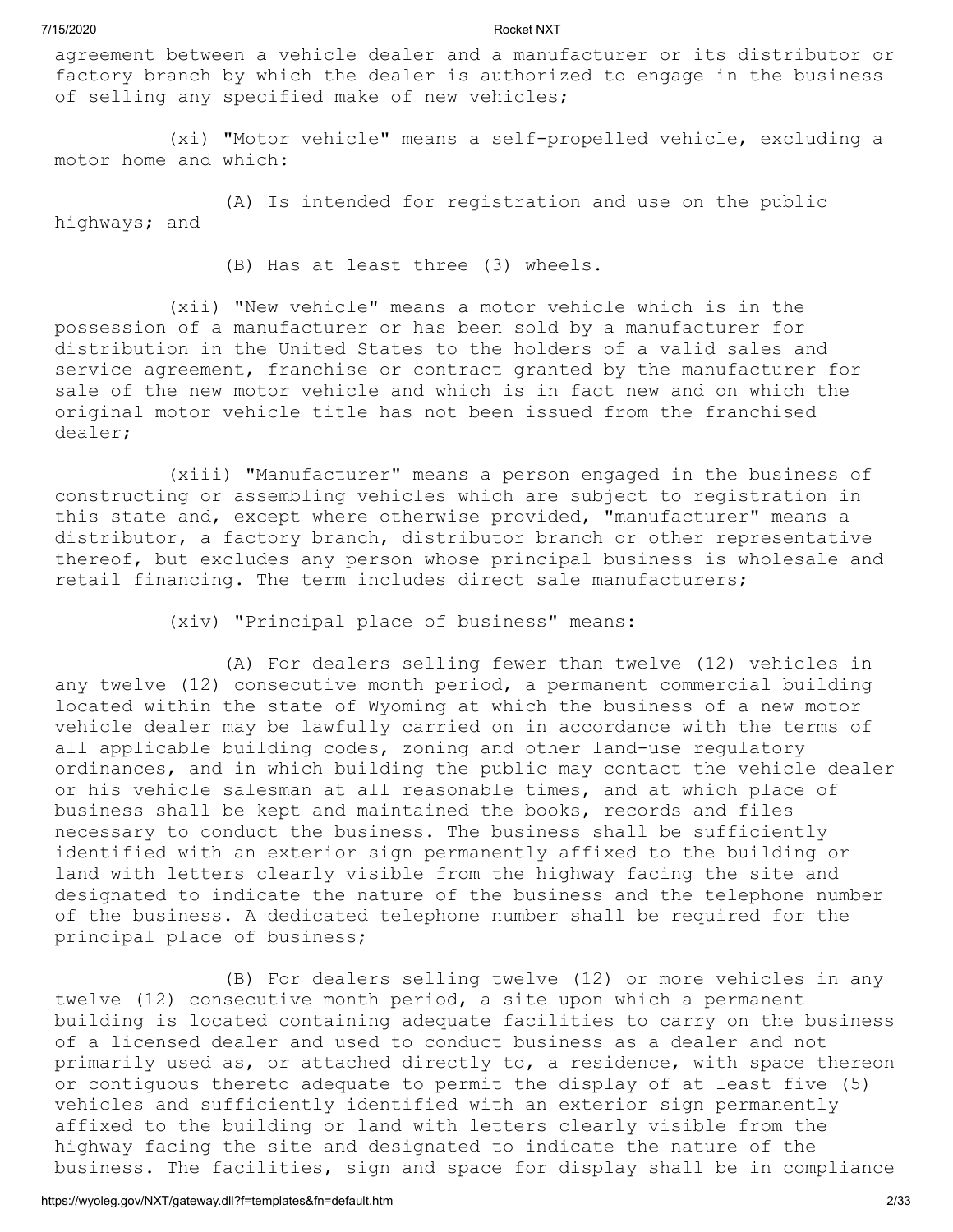with all applicable zoning ordinances prescribed by the municipality or county in which they are located and in which building the public may contact the vehicle dealer or the dealer's salespersons during the declared business hours, and at which place of business shall be kept and maintained the books, records and files as required by W.S. 31-11-107(a) and (b) necessary to conduct the business. A dedicated telephone number shall be required for the principal place of business with a published phone number listed in the principal place of business;

(xv) "Relevant market area" means that marketing area as defined by the sales and service agreement granted by the manufacturer, distributor or wholesaler and held by a new vehicle dealer;

(xvi) "Used vehicle" means any vehicle other than a new vehicle;

(xvii) Repealed By Laws 2001, Ch. 24, § 2.

(xviii) "Vehicle dealer" or "dealer" means any person engaged in the business of selling or exchanging vehicles or who buys and sells, or exchanges retail three (3) or more vehicles or six (6) or more new vehicles with a gross vehicle weight rating over twenty-six thousand (26,000) pounds in any twelve (12) consecutive month period, but does not include any insurance company, finance company, public utility company or person coming into possession of any vehicle as an incident to its regular business who sells that vehicle, or who sells that vehicle under any contractual rights it may have with respect thereto. Vehicle dealers are classified as follows:

(A) A "new vehicle dealer" means a vehicle dealer that deals solely in new vehicles or in new and used vehicles. It also includes a person who in the ordinary course of business is engaged in the business of selling new motor vehicles to consumers or other end users and who holds a valid sales and service agreement, franchise or contract, granted by a manufacturer, distributor or wholesaler for the sale of its motor vehicles;

(B) A "used vehicle dealer" means a vehicle dealer that deals solely in used vehicles;

(C) Repealed by Laws 1997, ch. 154, § 3.

(xix) "Wholesaler" means a person who sells used vehicles to Wyoming vehicle dealers;

(xx) "This act" means W.S. 31-16-101 through 31-16-127;

(xxi) "Antique vehicle" means a motor vehicle which is at least twenty-five (25) years old;

(xxii) "Established place of business" means each place actually occupied either continuously or at regular periods by a manufacturer where the manufacturer's books and records are kept and a large share of the manufacturer's business is conducted;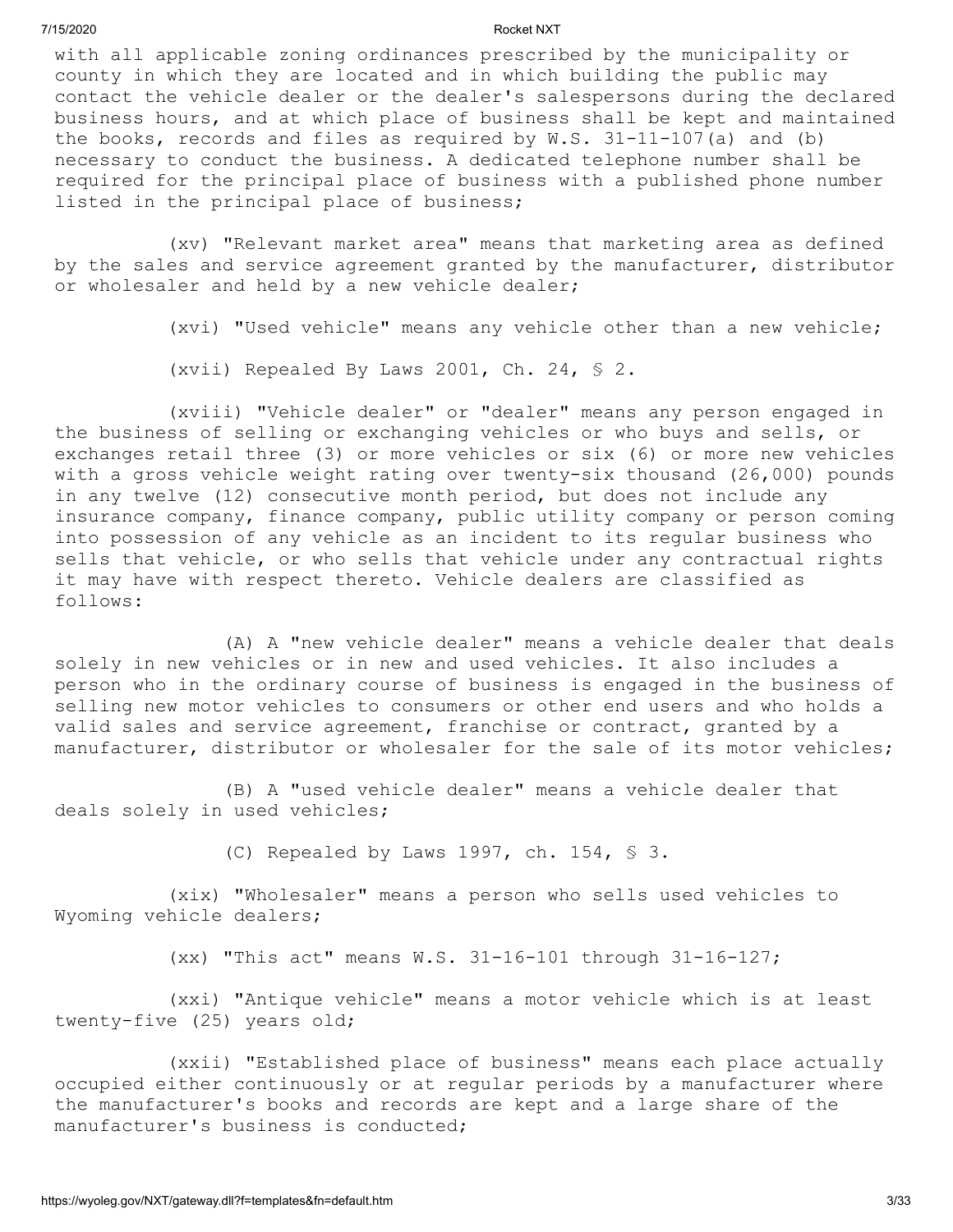(xxiii) "Recreational vehicle" means a vehicle designed primarily as living quarters for recreational, camping, vacation or travel use which has an electrical system which operates above twelve (12) volts and has a plumbing and heating system;

(xxiv) "Retail vehicle sale" means the lease of a vehicle or transfer of title of a vehicle to another person in exchange for value but excludes a transfer for the purpose of resale;

(xxv) "Vehicle" means as defined in W.S. 31-1-101(a)(xxvi);

(xxvi) A "Wyoming based manufacturer" means a person with an established place of business in Wyoming who is engaged in the business of manufacturing, constructing or assembling new and unused vehicles or their major component parts or both and sells new and unused vehicles to dealers, wholesalers, distributors or the general public. The term includes a factory branch office of the manufacturer, or any partnership, firm, association, joint venture, corporation or trust which is controlled by the manufacturer;

(xxvii) "Agent" means a person other than a holder of any vehicle dealer's license issued by the department who, for salary, commission or compensation of any kind, negotiates in any way for the sale, purchase, order or exchange of vehicles;

(xxviii) "Applicant" means any person, corporation, limited liability company, limited partnership or any other entity that files an application with the department for a vehicle dealer's license under this act;

(xxix) "Licensed dealer" means a vehicle dealer that is licensed by the department pursuant to this act as a new vehicle dealer or a used vehicle dealer;

(xxx) "Salesperson" means an individual who, for salary, commission or compensation of any kind, is employed either directly, indirectly, regularly or occasionally by any new vehicle dealer or any used vehicle dealer to sell, purchase or exchange vehicles;

(xxxi) A "direct sale manufacturer" means a person licensed under W.S.  $31-16-104$  (a) (ix) who is engaged in the business of manufacturing, constructing or assembling new and unused vehicles and who sells and services, at a facility physically located in the state, vehicles of that manufacturer's line make to the general public. A direct sale manufacturer shall not include an affiliate or wholly owned subsidiary of a manufacturer's line make that is presently sold or has previously been sold in this state through a new vehicle dealer.

(b) Notwithstanding paragraph (a)(xxv) of this section, for purposes of W.S. 31-16-108 through 31-16-124 "vehicle" means a motor vehicle as defined in paragraph (a)(xi) of this section.

**31-16-102. Unlicensed vehicle dealers and manufacturers prohibited.**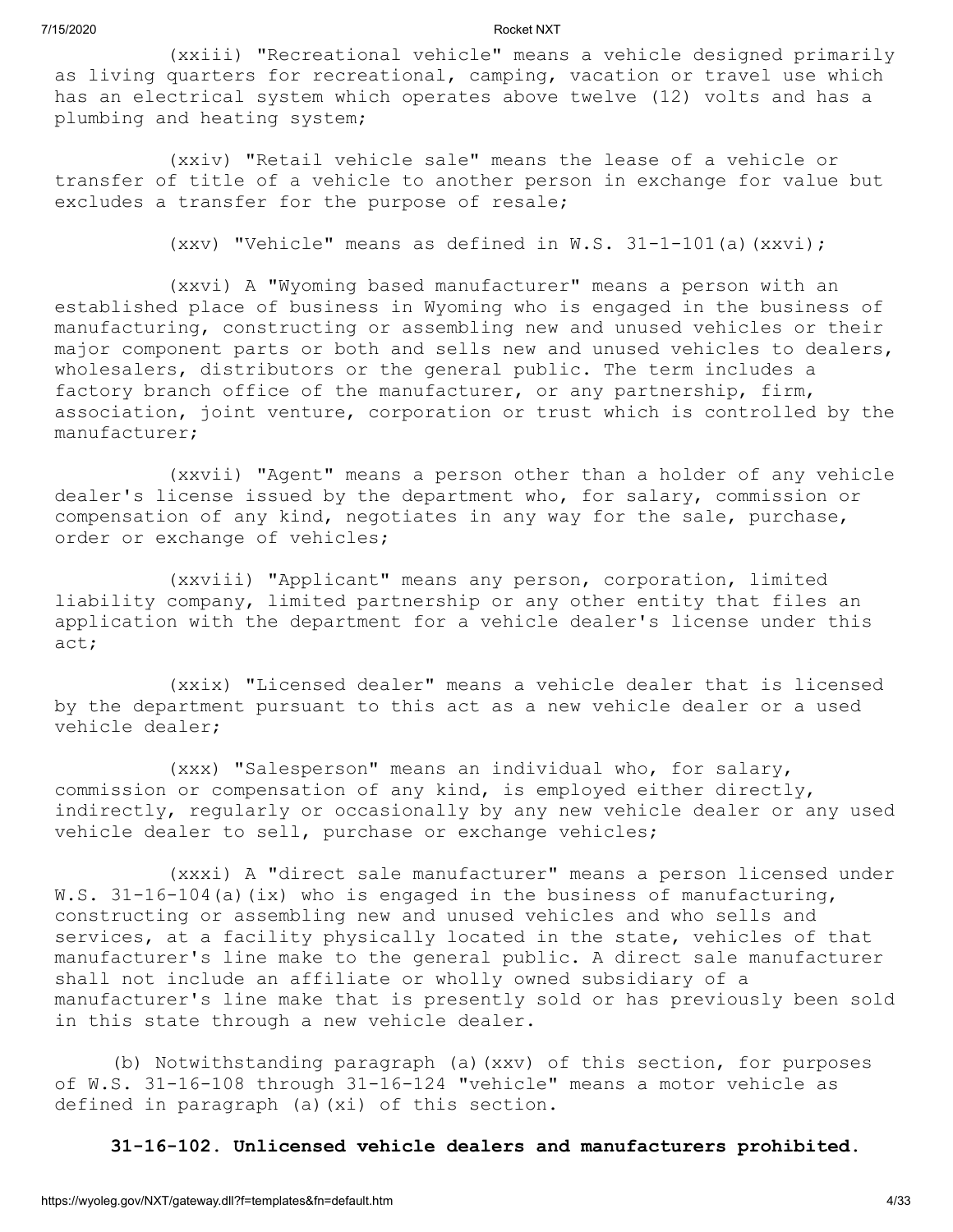No person shall hold himself out as being in the business of a retail seller of vehicles, or act as a retail vehicle dealer, direct sale manufacturer or Wyoming based manufacturer without a valid license issued by the department under this act. No person shall act as a vehicle dealer of a new vehicle without a valid license as a new vehicle dealer for new vehicles of the same line make issued by the department under this act. No person other than a licensed vehicle dealer shall display a vehicle for sale unless the title is in the name of the displayer. No person shall solicit sales of vehicles without a vehicle dealer's license, unless the title is in the name of the person soliciting sales.

# **31-16-103. Licenses; applications; issuance, suspension and revocation; change in ownership; rulemaking.**

(a) An applicant for a license required under this act shall, before commencing business and annually thereafter submit an application to the department in a form prescribed by the department containing the following:

(i) The legal name and residence address of the applicant and the trade name, if any, under which the applicant intends to conduct his business. If the applicant is a partnership, the name and residence address of each partner, whether a limited or general partner, and the name under which the partnership business is to be conducted. If the applicant is a corporation, the name of the corporation and the name and address of each of its principal officers and directors. If the applicant is a limited liability company, the name and address of the members and managers;

(ii) A complete description, including the address, of the principal place of business and any other place of business for activities requiring a license under this act operated and maintained by the applicant in conjunction with the principal place of business in each county in this state;

(iii) For a new vehicle dealer's license, copies of letters of franchise for the new vehicles that the applicant has been enfranchised to sell or exchange and the name and addresses of any manufacturer or distributor who has enfranchised the applicant;

(iv) For a manufacturer's license, the name and address of each distributor, factory branch and factory representative;

(v) Any other information the department may reasonably require, including financial statements of new applicants, past or present judicial, civil or administrative dispositions of criminal, civil or administrative actions relating to the conduct of the business if currently licensed or a new applicant, telephone numbers, sales and use tax numbers for the business and declared business hours. Any new applicant for a license issued under this act, including all officers of a corporation or members of a limited liability company or limited partnership, shall provide information necessary for a state and national criminal history record background check and release of information as provided in W.S. 7-19-106(k) (ii) and consent to the release of any criminal history information to the department;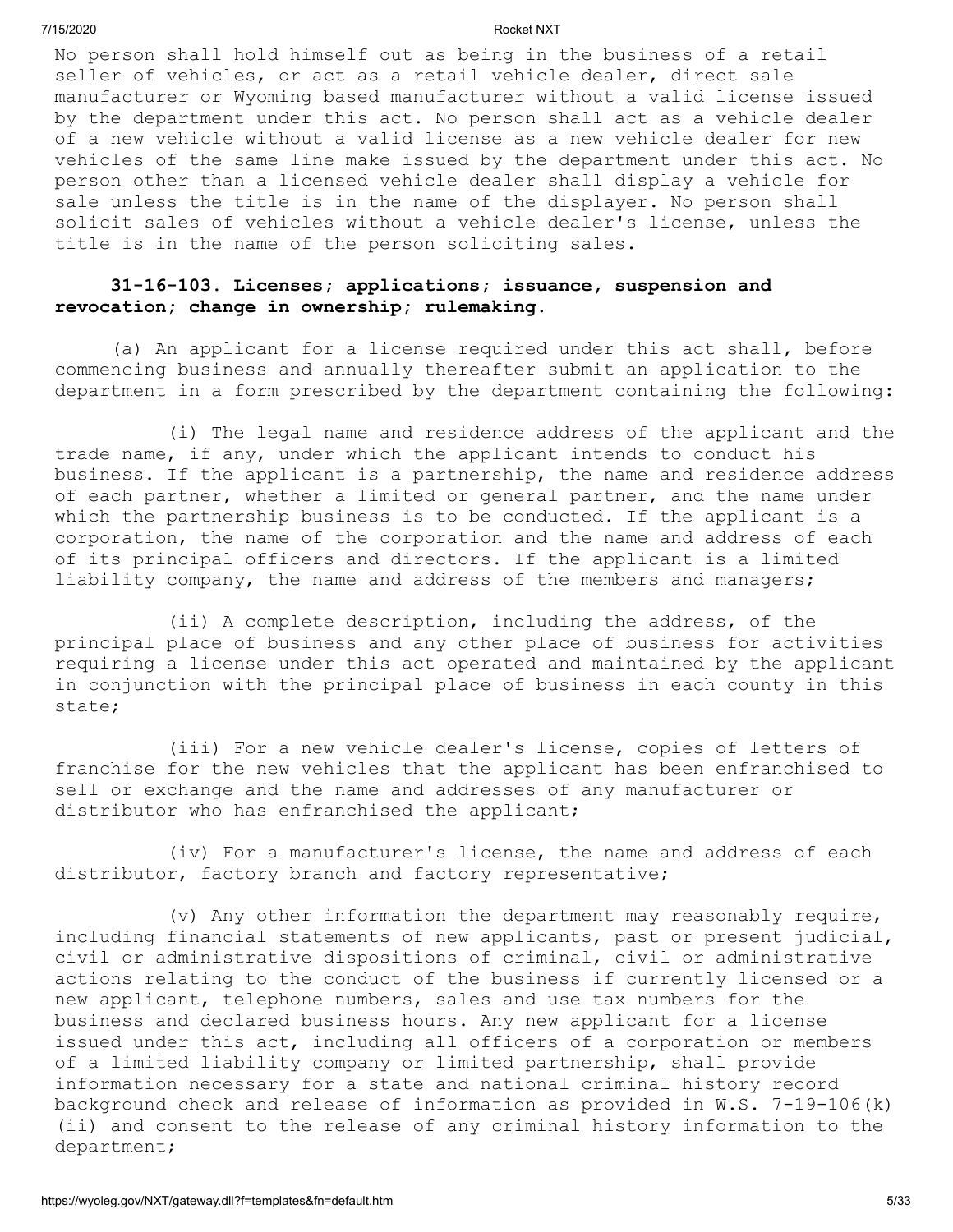(vi) If a renewal of dealer's license, the number of retail vehicle sales each month during the twelve (12) full calendar months preceding the month in which the renewal application is made;

(vii) For a Wyoming based manufacturer's license, a description of the location of each established place of business in this state, the number of manufacturer license plates requested, a statement of the need for the plates including, but not limited to, the number of employees, annual sales, and such other information as required by the department;

(viii) For a direct sale manufacturer's license, a description of the location of each established place of business in this state, the number of manufacturer license plates requested, a statement of the need for the plates including, but not limited to, the number of employees, annual sales, and such other information as required by the department.

(b) Pending determination by the department that the applicant has met the requirements under this act, it may issue a temporary license to any applicant. A temporary license shall not exceed a period of ninety (90) days while the department is completing its investigation and determination of all facts relative to the qualifications of the applicant for the license. The temporary license terminates when the applicant's license has been issued or refused. When the department determines the applicant has complied with all licensing requirements, the department shall issue a license or renewal to an applicant upon submission of a complete application to the department indicating the applicant is qualified and will operate from a principal place of business if a dealer or a direct sale manufacturer or from an established place of business if a Wyoming based manufacturer, and upon filing of a bond and payment of a license fee of twenty-five dollars (\$25.00) for dealers selling fewer than twelve (12) vehicles in any twelve (12) consecutive month period and one hundred dollars (\$100.00) for dealers selling twelve (12) or more vehicles in any twelve (12) consecutive month period as follows:

(i) Repealed by Laws 1997, ch. 154, § 3.

(ii) Repealed by Laws 1997, ch. 154, § 3.

(iii) Any additional place of business to be licensed under this act has sufficient facilities such that it could qualify as a principal place of business and is located in the same county in which the principal place of business is located;

(iv) To a dealer who had at least twelve (12) retail sales or exchanged at least twelve (12) vehicles or six (6) or more new vehicles with a gross vehicle weight rating over twenty-six thousand (26,000) pounds in the twelve (12) full calendar months preceding the date of application;

(v) To a dealer selling self-propelled motor homes or drilling and service rigs;

(vi) To a person who did not hold a certificate at the time of the application;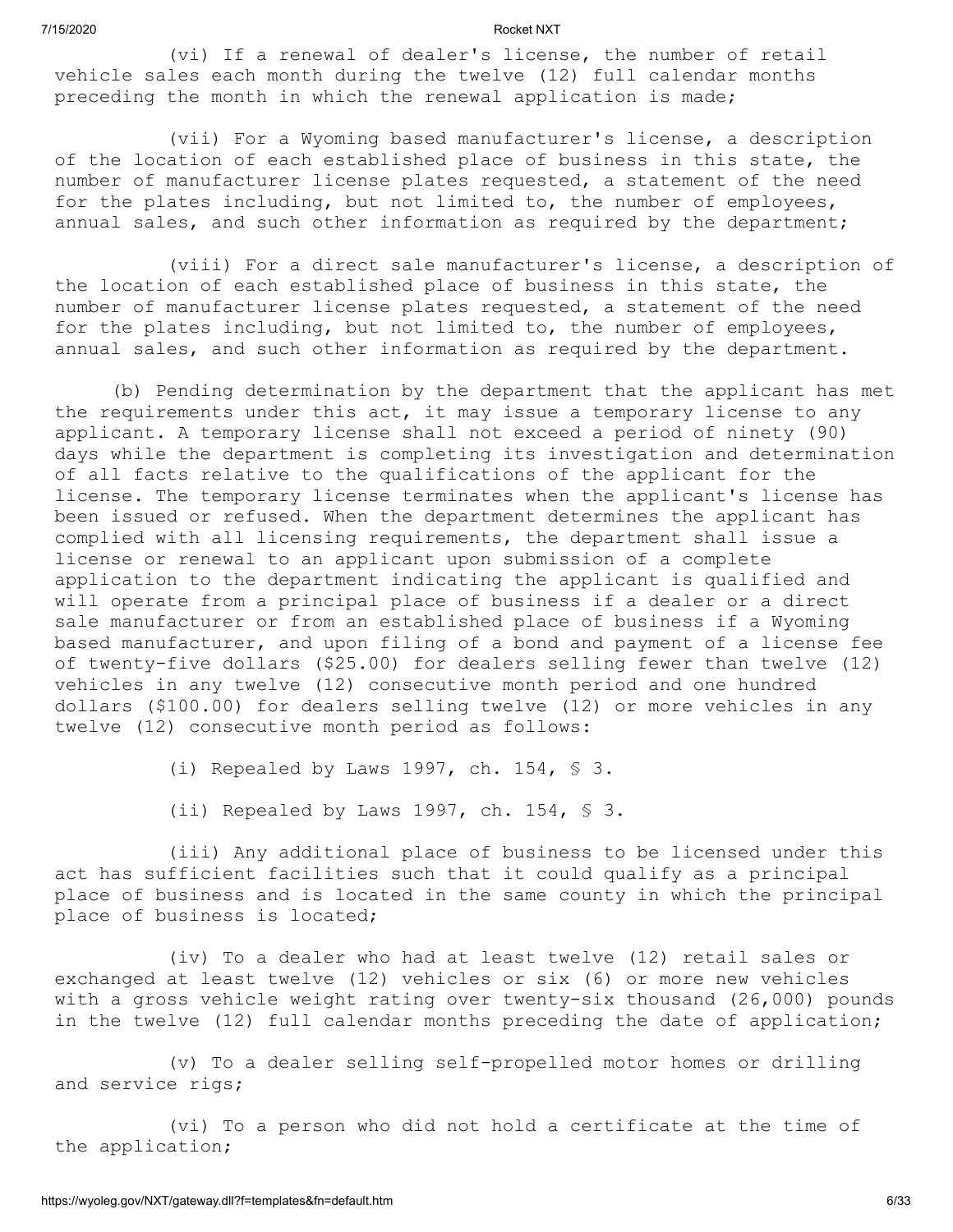(vii) To a person engaged in the business of repossessing vehicles if that person repossessed at least twelve (12) vehicles in the twelve (12) full calendar months preceding the date of application, but the person need not have a principal place of business as defined in this act;

(viii) To a banking or lending institution engaged in the business of making loans secured by vehicles;

(ix) To a person selling antique vehicles and paying the annual license fee of two hundred fifty dollars (\$250.00);

(x) To the applicant who has not had a license issued under this chapter suspended or revoked without reinstatement, and has not violated the provisions of this chapter or any rule or regulation adopted under this chapter, if the applicant is:

(A) A partner in a partnership;

(B) A director or stockholder of a corporation duly registered and doing business in Wyoming; or

(C) A member or manager of a limited liability company duly registered and doing business in Wyoming.

(xi) To any additional place of business that may qualify under this act.

(c) The department may deny, suspend, revoke or refuse to renew a license or temporary permit issued under this act if it finds the person, applicant, vehicle dealer, salesperson, agent, direct sale manufacturer or Wyoming based manufacturer:

(i) Knowingly violated any rule, regulation or statute or any federal law regulating dealers and manufacturers, or any federal vehicle safety standards applicable to dealers or Wyoming based manufacturers;

(ii) Knowingly made a materially false statement in applying for a license, demo plates, full use plates, temporary registration permits, or dealer reassignment documents used by the applicant;

(iii) Failed to furnish or keep in force the required bond;

(iv) Has any previous administrative or criminal actions or has lost a civil action in this state or any other state relating to the conduct of the business license or applied for during the ten (10) years preceding the date of the application;

(v) Used or permitted the use of demo or full use plates in an unauthorized manner or for an unauthorized purpose;

(vi) Used or permitted the use of temporary registration permits in an unauthorized manner or for an unauthorized purpose;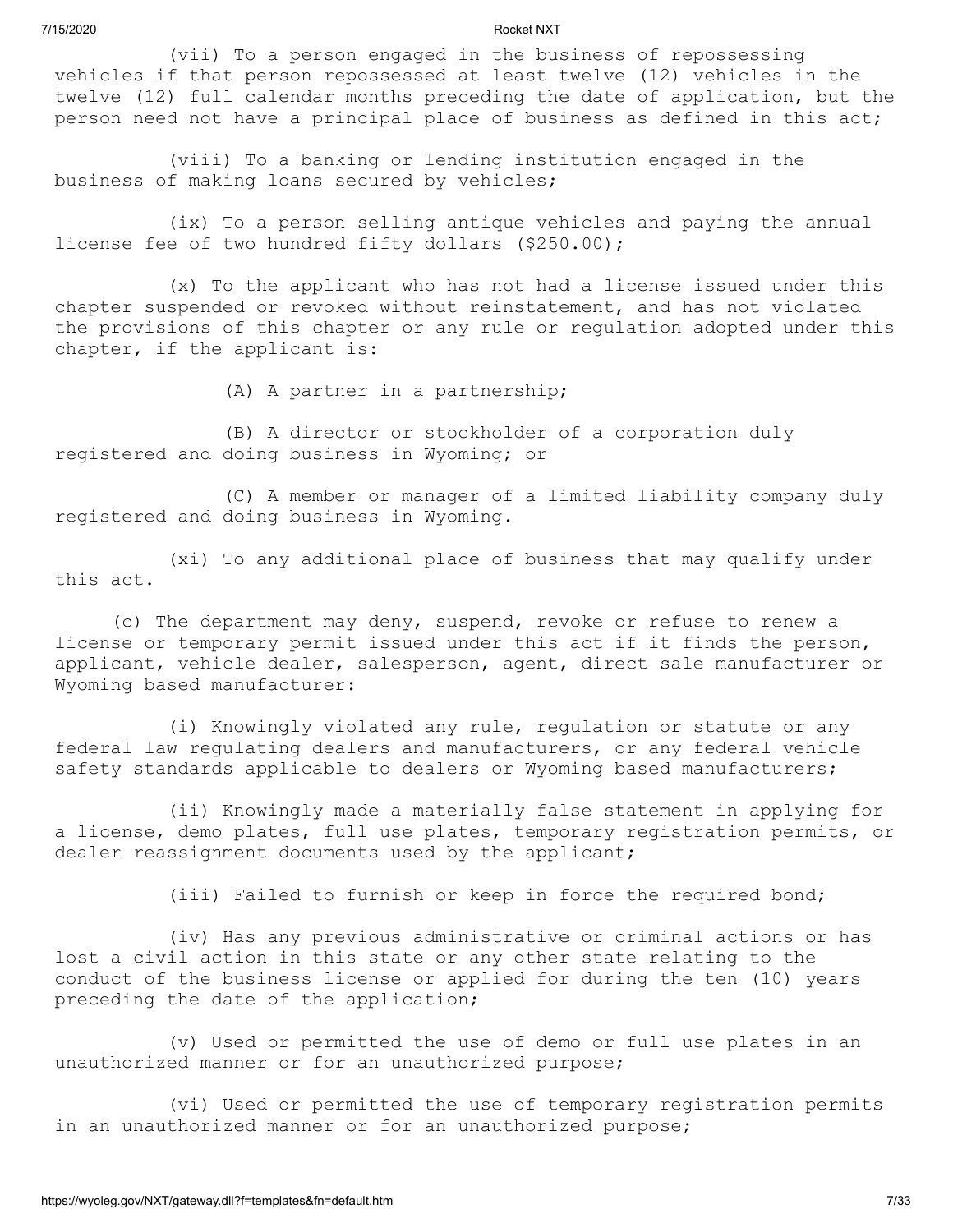(vii) Has been convicted of a felony involving fraud, conspiracy to commit fraud, forgery, embezzlement, obtaining money under false pretenses, larceny, theft or extortion within the immediate ten (10) year period prior to the date of license application;

(viii) Has been convicted of a felony under W.S. 6-2-302;

(ix) Failed to furnish any requested information to the department.

(d) If a new vehicle dealer changes to, or adds, another franchise for the sale of new vehicles, cancels or otherwise loses a franchise for the sale of new vehicles, the dealer shall immediately notify the department. If there is a cancellation or loss of franchise, and the department determines the dealer may be licensed as a used vehicle dealer, the vehicle dealer shall surrender the new vehicle dealer's license and a used vehicle dealer's license shall be issued. The dealer may continue in the business for which a vehicle dealer is relicensed to dispose of the stock of new vehicles which the dealer had on hand at the time of the relicensing.

(e) The dealer or manufacturer shall immediately notify the department which shall issue a new dealer or Wyoming based manufacturer license for the unexpired portion of the original license at no charge if the dealer changes the site or location of his principal place of business, or the Wyoming based manufacturer changes the site or location of his established place of business.

(f) Sixty (60) days after transfer of ownership of a dealership or the business of a Wyoming based manufacturer or direct sale manufacturer, except as a result of transfer of shares of stock in a corporate dealership or Wyoming based manufacturer duly incorporated in Wyoming, the dealer license, Wyoming based manufacturer license, demo plates, full use plates, manufacturer plates and temporary permits are void and shall immediately be delivered to the department. The new owner shall apply for a new dealer license, demo plates, full use plates, manufacturer plates and temporary permits immediately upon transfer of ownership. Upon transfer of ownership or termination of business the former dealer, direct sale manufacturer or Wyoming based manufacturer shall notify the department and, if not a transfer of ownership, immediately deliver the dealer license, direct sale manufacturer license, Wyoming based manufacturer license, demo plates, full use plates, manufacturer plates and temporary permits to the department.

(g) A Wyoming licensed dealer may establish and operate an additional place of business or operate in an organized motor vehicle show as a vehicle dealer if:

(i) Each additional place of business except those located in an enclosed shopping mall, shall meet the same criteria as set forth in W.S.  $31-16-101(a)$  (xiv);

(ii) Before operating in an organized motor vehicle show, a licensed dealer shall notify the department in writing not later than fourteen (14) days prior to the date of the show and obtain a letter of authorization from the department to operate in an organized motor vehicle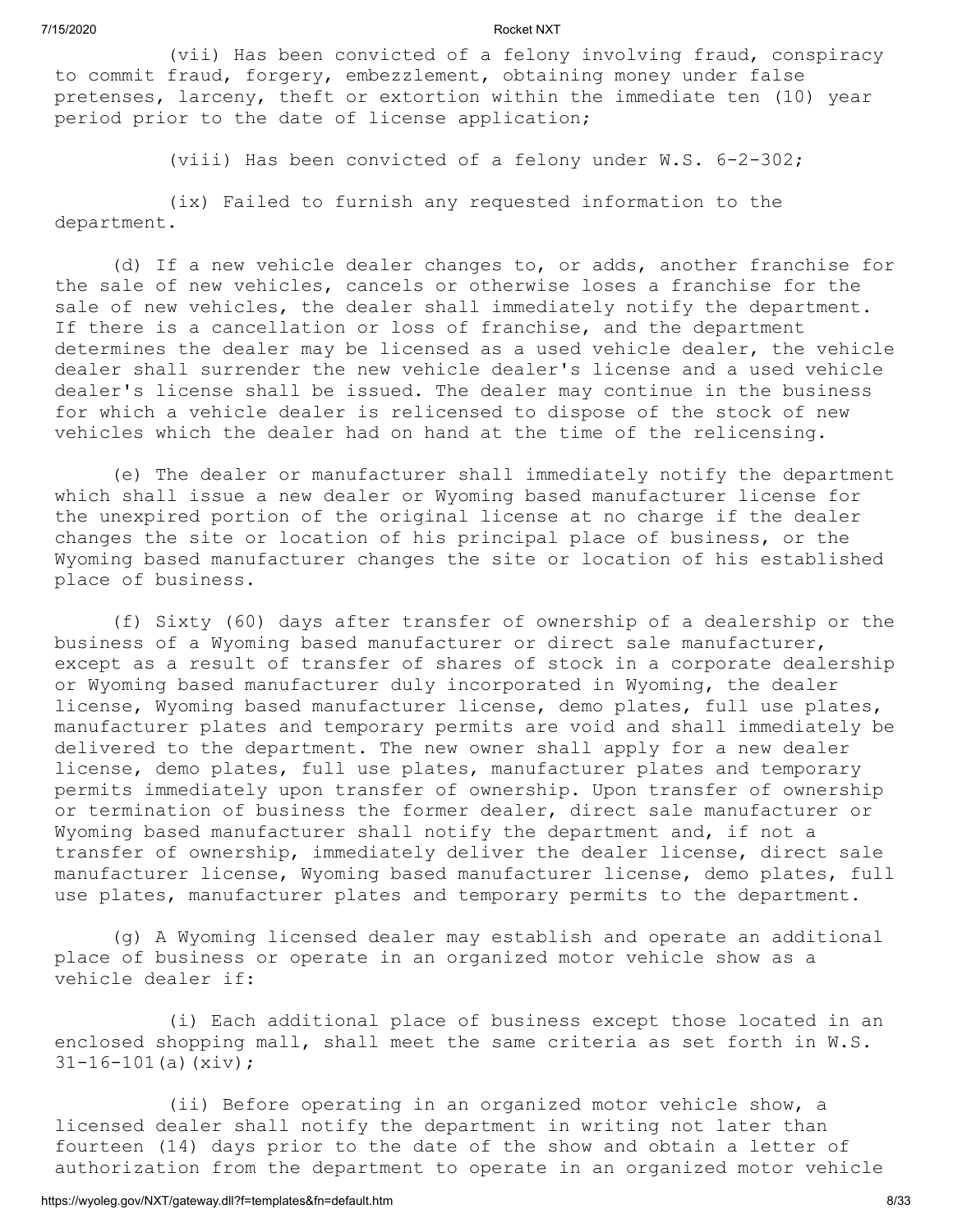show within the county of the principal place of business, or within the dealer's relevant market area as defined by W.S. 31-16-101(a)(xv). A vehicle dealer may operate in not more than four (4) shows in any calendar year and each show shall not exceed seven (7) consecutive days. The letter of authorization to operate in an organized motor vehicle show shall be displayed in a location at the motor vehicle show where any peace officer or designated member of the department can examine it. As used in this subsection, "organized motor vehicle show" means an exhibition and sale by one (1) or more licensed motor vehicle dealers in a private or public assembly, facility or area.

(h) An applicant for a license to operate as a dealer or Wyoming based manufacturer shall also file with the department a bond in the sum of twenty-five thousand dollars (\$25,000.00) with a corporate surety duly licensed to do business within this state. The bond shall:

(i) Be approved as to form by the attorney general;

(ii) Guarantee the return of the dealer or Wyoming based manufacturer license, manufacturer plates, full use and demo plates, and temporary permits; and

(iii) Be conditioned that the applicant shall not practice any fraud, fraudulent misrepresentations, or violate any federal or state law, rules or regulations relating to the conduct of the business.

(j) The department shall promulgate rules necessary to implement and enforce this act, including rules relating to the authorized use of demo, full use or manufacturer plates, the form of the plates and the number of manufacturer plates issued.

(k) If the director has reasonable cause to believe that a licensee or other person has violated or is violating any provision of this act or any other law related to the conduct of a vehicle dealer or has violated or is violating any rule or order adopted or issued by the department pursuant to law, in addition to any other remedies existing in this act, the director may bring and maintain, in the name and on behalf of the department, an action in the proper court against a licensee or other person to restrain or enjoin the licensee or other person from continuing the violation. In the action, the court shall proceed as in other actions for injunction.

### **31-16-104. Classes of licenses and permits; expiration.**

(a) Licenses issued under this act shall be the following classes:

(i) New vehicle dealer's license which permits the licensee to engage in the business of selling or exchanging new vehicles or both new and used vehicles;

(ii) Motor vehicle manufacturer's license which permits the outof-state manufacturer to engage in the business of constructing or assembling motor vehicles of the type subject to registration in this state;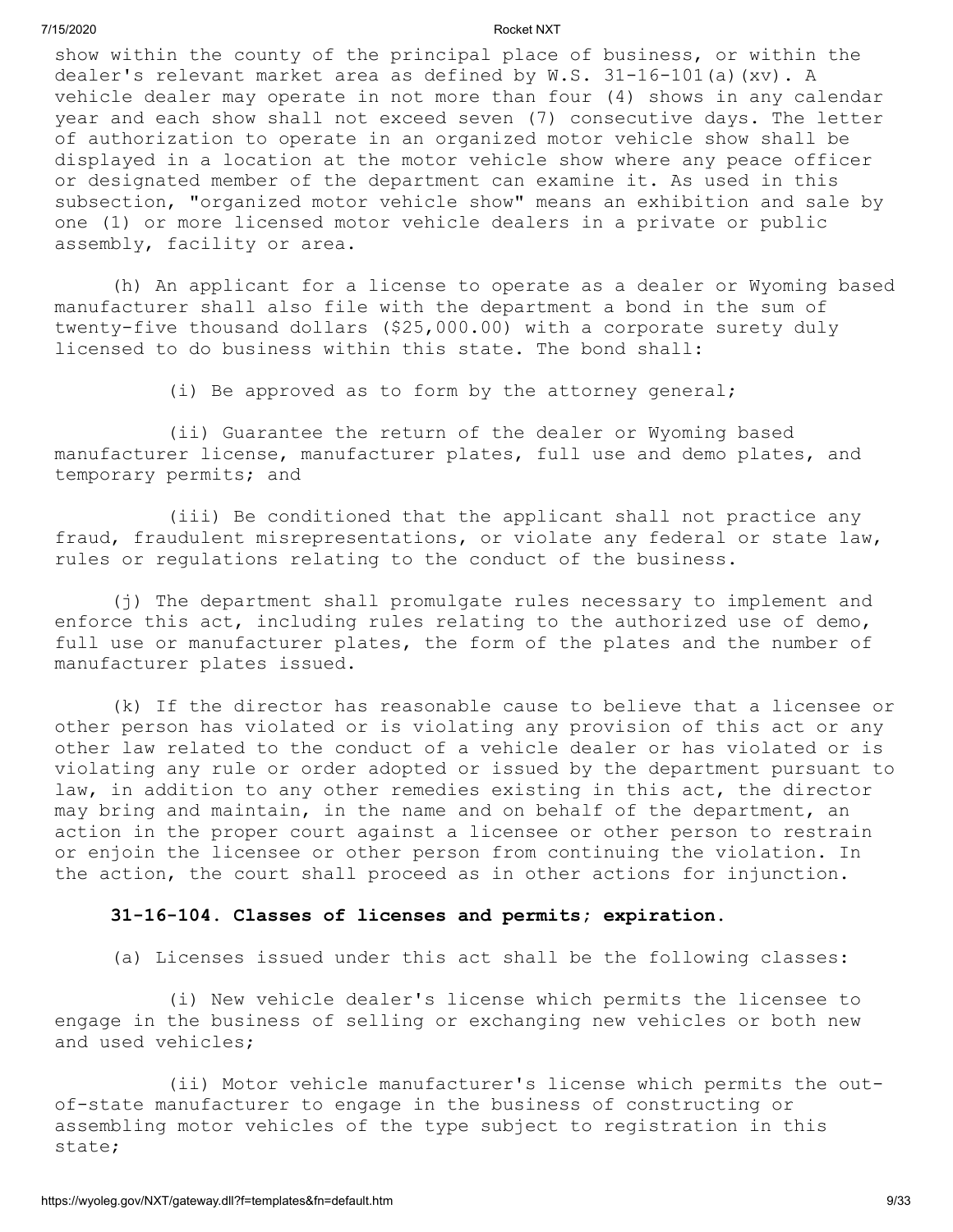(iii) Repealed by Laws 1997, ch. 154, § 3.

(iv) Repealed by Laws 1997, ch. 154, § 3.

(v) Wyoming based manufacturer's license which permits the licensee to engage in the manufacturing, constructing or assembling of new and unused vehicles or their major component parts or both in the state of Wyoming and sell new and unused vehicles;

(vi) Used vehicle dealer's license which permits the licensee to engage in the business of selling or exchanging used vehicles;

(vii) Temporary ninety (90) day vehicle dealer permit allows an applicant to operate a business under this act for a period of ninety (90) days while the department is completing an investigation for any purpose relative to the business. The temporary permit terminates when the applicant's license has been issued or refused but in no case shall the temporary permit exceed ninety (90) days;

(viii) Temporary recreational vehicle display and sales permit pursuant to W.S. 31-16-127;

(ix) Direct sale manufacturer's license which permits the licensee to sell new and unused vehicles or new and used vehicles of the same line make to the general public. A direct sale manufacturer's license shall be granted only to a person who seeks to sell or exchange vehicles of that manufacturer's line make that no other new vehicle dealer in the state sells or exchanges.

(b) Repealed by Laws 2005, ch. 159, § 2.

(c) Repealed by Laws 1997, ch. 154, § 3.

(d) Except for temporary vehicle dealer permits and special recreational vehicle display and sales permits, licenses issued under this act shall be valid for one (1) year and shall expire at midnight preceding the anniversary date.

#### **31-16-105. Display, form and custody of dealer's license.**

The department shall prescribe each form of the license. Each dealer shall conspicuously display his own license in his place of business.

#### **31-16-106. Required principal place of business.**

The department shall not issue a dealer's license to any applicant without a principal place of business. If the dealer changes the site or location of his principal place of business, he shall immediately notify the department. A new license shall be granted if the new location meets all the requirements of a principal place of business. If a dealer ceases to have a principal place of business he shall immediately surrender his license to the department until the dealer obtains a principal place of business. The dealer's license shall be reissued without charge if a principal place of business is established. Nothing in this act shall be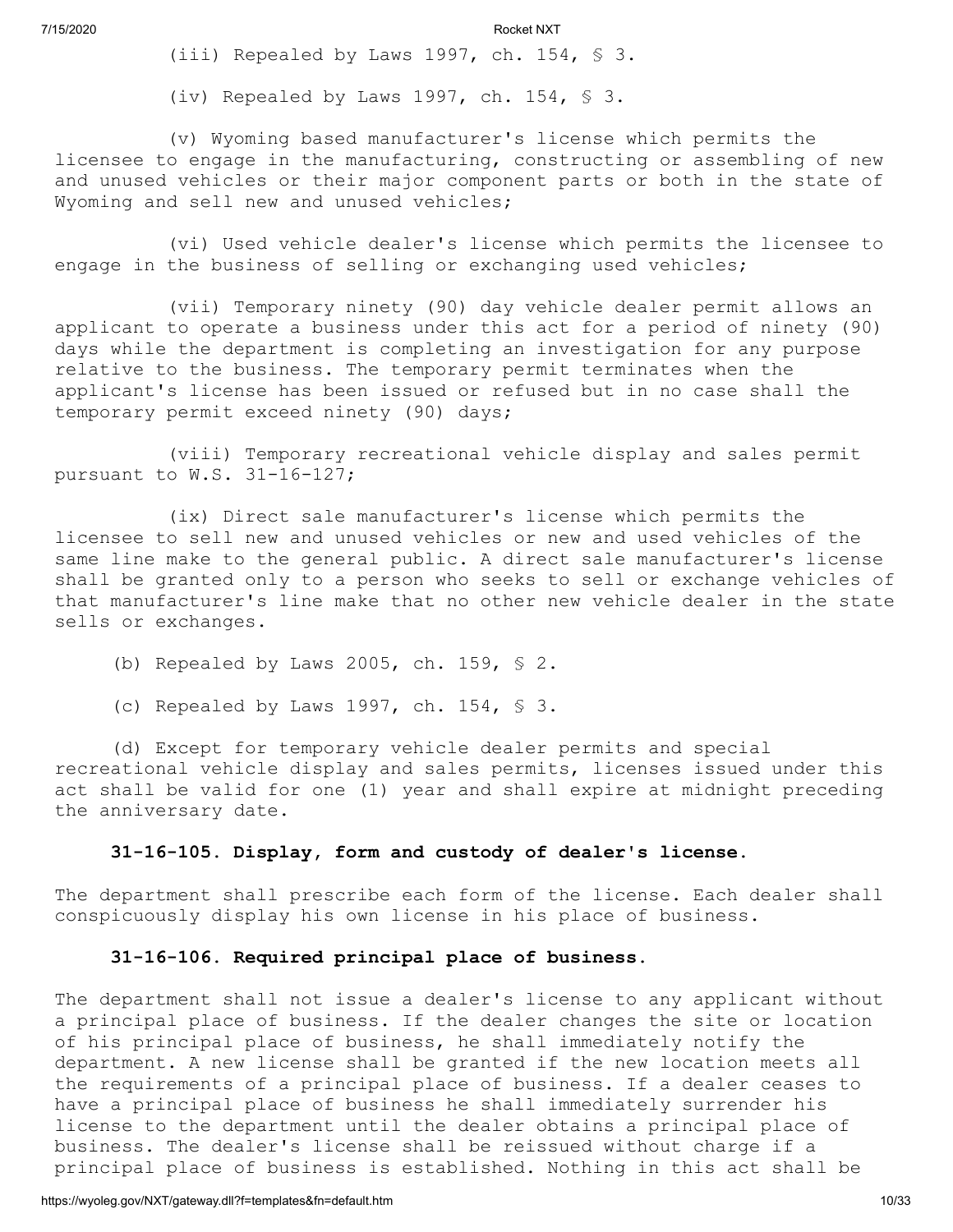construed to prevent a dealer from conducting the business for which he is licensed at one (1) or more licensed supplemental lots or locations not contiguous but operated and maintained in conjunction with the dealer's principal place of business.

#### **31-16-107. Right of action.**

Any person injured because he refuses to agree to a proposal which would be in violation of this act, may bring an action for damages and equitable relief, including injunctive relief.

### **31-16-108. Unlawful acts.**

(a) No vehicle dealer or other person required to be licensed under this act, or any salesperson or agent shall:

(i) Knowingly publish or circulate any misleading or inaccurate advertisement which misrepresents any of the products sold or furnished by a licensed dealer or use any false or misleading advertisement in the conduct of its business;

(ii) Violate this act or any of the rules and regulations promulgated under it;

(iii) Knowingly purchase, sell, acquire or dispose of a stolen vehicle;

(iv) Violate any law of this state respecting commerce in vehicles or any state agency rule or regulation;

(v) Engage in the business for which a dealer is licensed without maintaining a principal place of business as required by this act;

(vi) Engage in a type of business respecting the sale or exchange of new or new and used vehicles for which he is not licensed;

(vii) Knowingly purchase a vehicle which has an altered or removed vehicle identification number or to alter or remove a vehicle identification number plate;

(viii) Repealed by Laws 1997, ch. 154, § 3.

(ix) Violate any provision of the federal motor vehicle safety standards;

(x) Display for sale, exchange or sell any new motor vehicle for which the vehicle dealer does not hold a valid franchise;

(xi) Import, display for sale, exchange, or sell, any new vehicle, or any used vehicle originally sold by a manufacturer for distribution outside the United States unless the vehicle is in compliance with all federal regulations governing vehicles that were manufactured for distribution outside the United States and subsequently imported into the United States. Any dealer required to be licensed under this act shall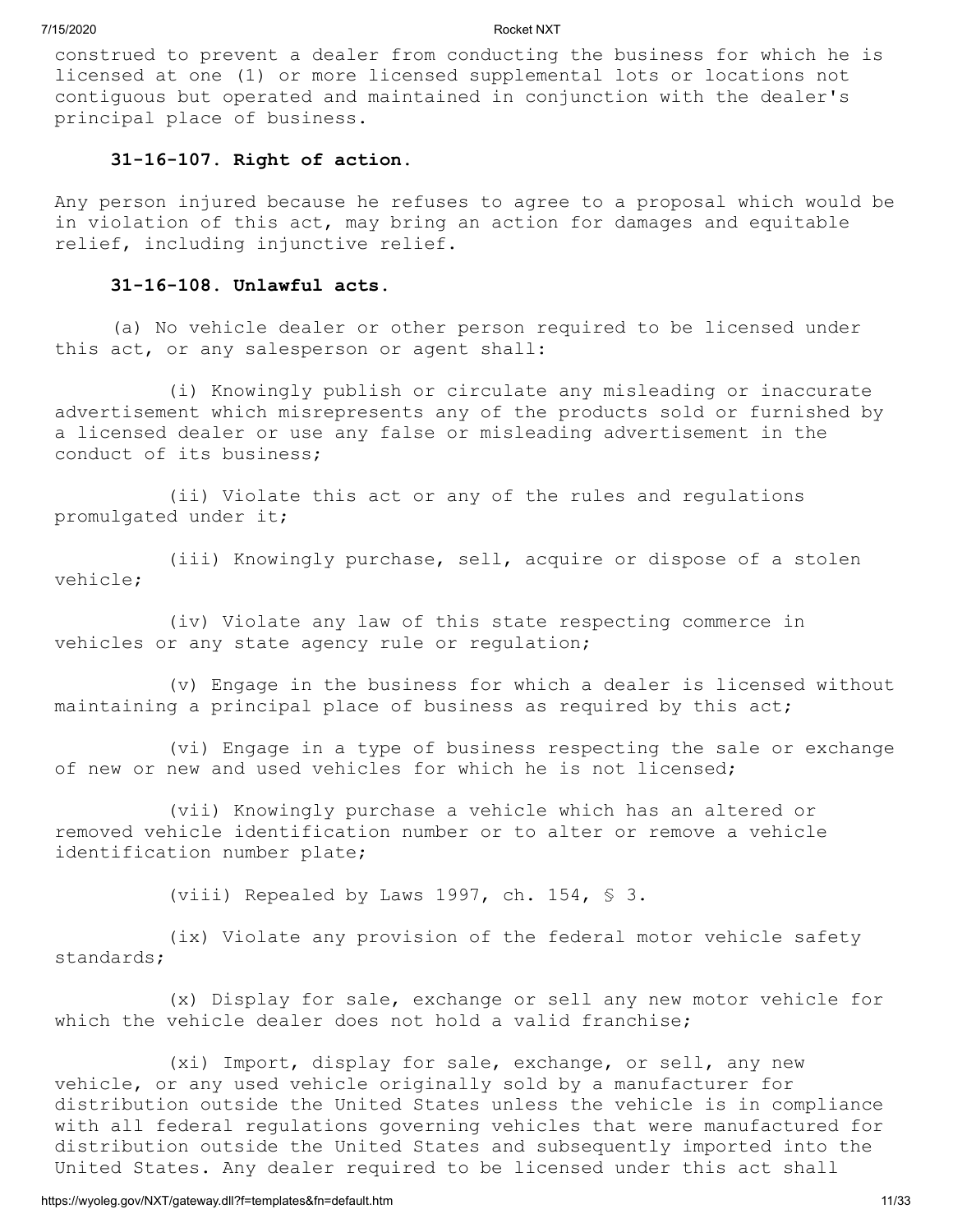maintain records in his principal place of business necessary to verify compliance with this provision if requested by the department or any law enforcement officer;

(xii) Advertise, display, demonstrate, exchange or sell any vehicle with less than one thousand  $(1,000)$  miles on the odometer, unless the person is a properly licensed dealer, or the person has obtained a valid Wyoming title in his name or business name and has paid the applicable sales or use tax on the vehicle in his name before advertising, displaying, demonstrating, exchanging or selling the vehicle.

(b) No manufacturer licensed under this act shall require or coerce or attempt to require or coerce any new vehicle dealer in this state:

(i) To order or accept delivery of any new vehicle, vehicle part or accessory, equipment or any other commodity not required by law which the new vehicle dealer has not voluntarily ordered. This paragraph does not modify or supersede any terms or provisions of the franchise requiring new vehicle dealers to market a representative line of the vehicles covered by the franchise, to promote the sale, leasing and rental of the vehicles and to carry a reasonable inventory of models offered for sale by the manufacturer;

(ii) To order or accept delivery of any new vehicle with special features, accessories or equipment not included in the list price of those vehicles as publicly advertised by the manufacturer or distributor unless they are required by law;

(iii) To participate monetarily in an advertising campaign or contest or to purchase any promotional materials, training materials, showroom or other display decorations or materials at the expense of the new vehicle dealer. This paragraph does not modify any provisions of the franchise requiring the dealer to advertise and promote the sale of vehicles covered by the franchise and does not apply to campaigns, contests, advertising and other promotional programs in which the dealer voluntarily participates;

(iv) To enter into any agreement with the manufacturer or to prejudice the new vehicle dealer by threatening to terminate or cancel a franchise or any contractual agreement existing between the dealer and the manufacturer. This paragraph does not preclude the manufacturer or distributor from insisting on compliance with the reasonable terms or provisions of the franchise or other contractual agreement. Notice in good faith from a manufacturer or distributor to any new vehicle dealer of the new vehicle dealer's violation of those terms or provisions does not constitute a violation of this act;

(v) To change the capital structure of the new vehicle dealer or the new vehicle dealer's financing means if the new vehicle dealer meets any reasonable capital standards determined by the manufacturer in accordance with uniformly applied criteria. A new vehicle dealer may change its capital structure in accordance with reasonable capital standards if the change does not change the principal management or ownership in whole or in part or result in the sale of the franchise. If a change in capital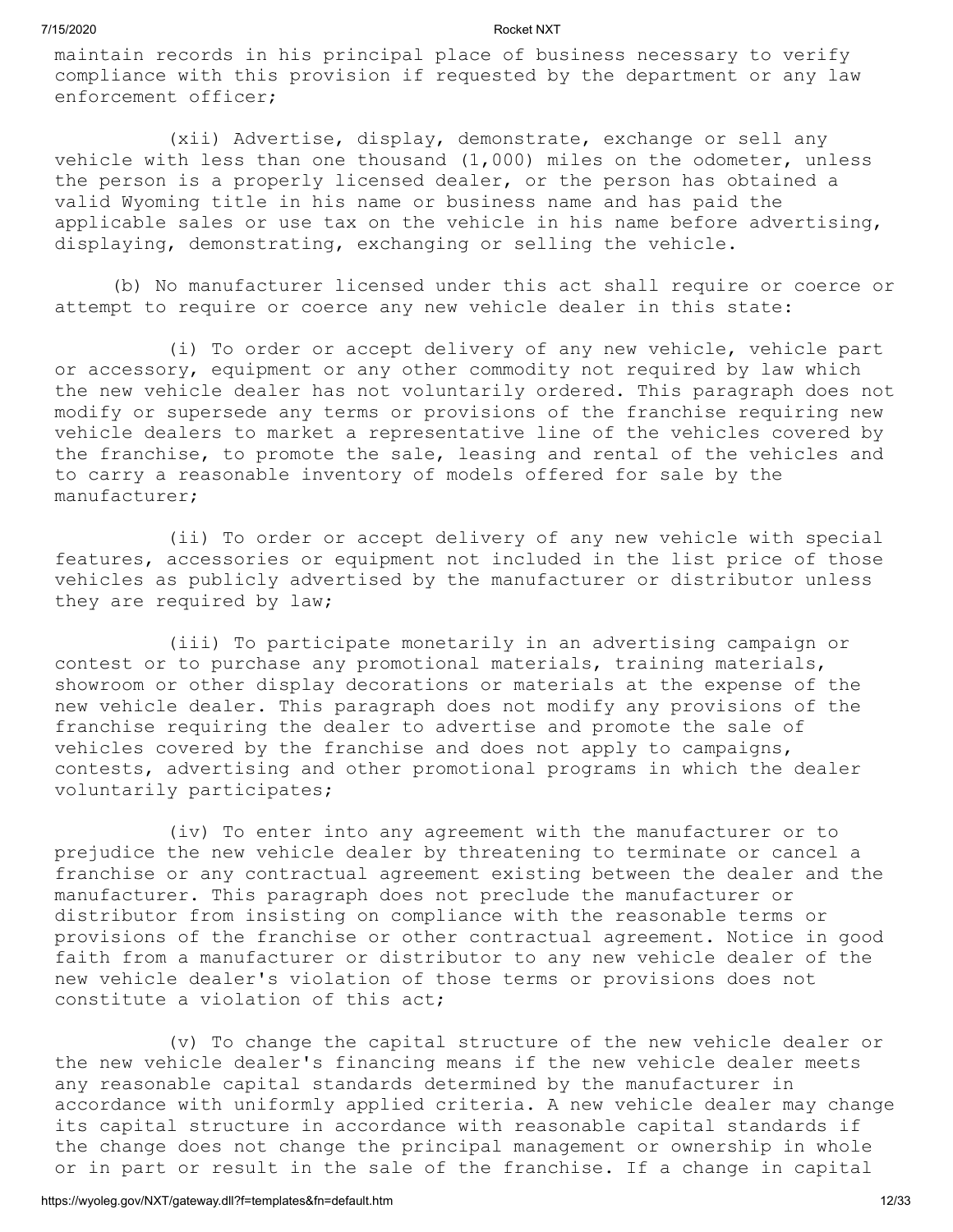structure results in a sale of the franchise, the manufacturer or distributor may not unreasonably withhold any necessary consent to the change;

(vi) To refrain from participation in the management of, investment in or the acquisition of any other line of new vehicle or related products. This paragraph does not apply unless the new vehicle dealer maintains a reasonable line of credit for each make or line of new vehicle, the new vehicle dealer remains in compliance with any reasonable facilities and other franchise requirements of the manufacturer and no change is made in the principal management of the new vehicle dealer;

(vii) To prospectively agree to relieve any person from liability imposed by this law or to require any controversy between a new vehicle dealer and a manufacturer, distributor or their representatives, to be referred to any person other than the duly constituted courts of the state or the United States, or to the director if the referral would be binding upon the new vehicle dealer;

(viii) To establish, after becoming a new vehicle dealer, exclusive facilities, personnel or display space for a line make when such requirements would not be justified by reasonable business considerations;

(ix) To expand facilities without making available a sufficient supply of new vehicles to justify an expansion considering the market and economic conditions;

(x) To modify significantly an existing dealership or to construct a new vehicle dealership facility without a sufficient supply of new vehicles to justify a modification or construction considering the market and economic conditions.

(c) No manufacturer licensed under this act shall:

(i) Delay, refuse or fail to deliver new vehicles or new vehicle parts or accessories in a reasonable time and quantity relative to the new vehicle dealer's facilities and sales potential in the new vehicle dealer's relevant market area after acceptance of an order from a new vehicle dealer having a franchise for the retail sale of any new vehicle sold or distributed by the manufacturer, any new vehicle, parts or accessories to new vehicles as are covered by the franchise, if the vehicle, parts or accessories are publicly advertised as being available for delivery or actually delivered. Failure caused by acts or causes beyond the control of the manufacturer is not a violation of this act;

(ii) Refuse to disclose to any new vehicle dealer handling the same line make the manner and mode of distribution of the line make within the relevant market area;

(iii) Without the consent of the dealer, obtain money, goods, services or other benefit from a person who does business with the new vehicle dealer in relation to the transaction between the new vehicle dealer and the person other than as compensation for services rendered and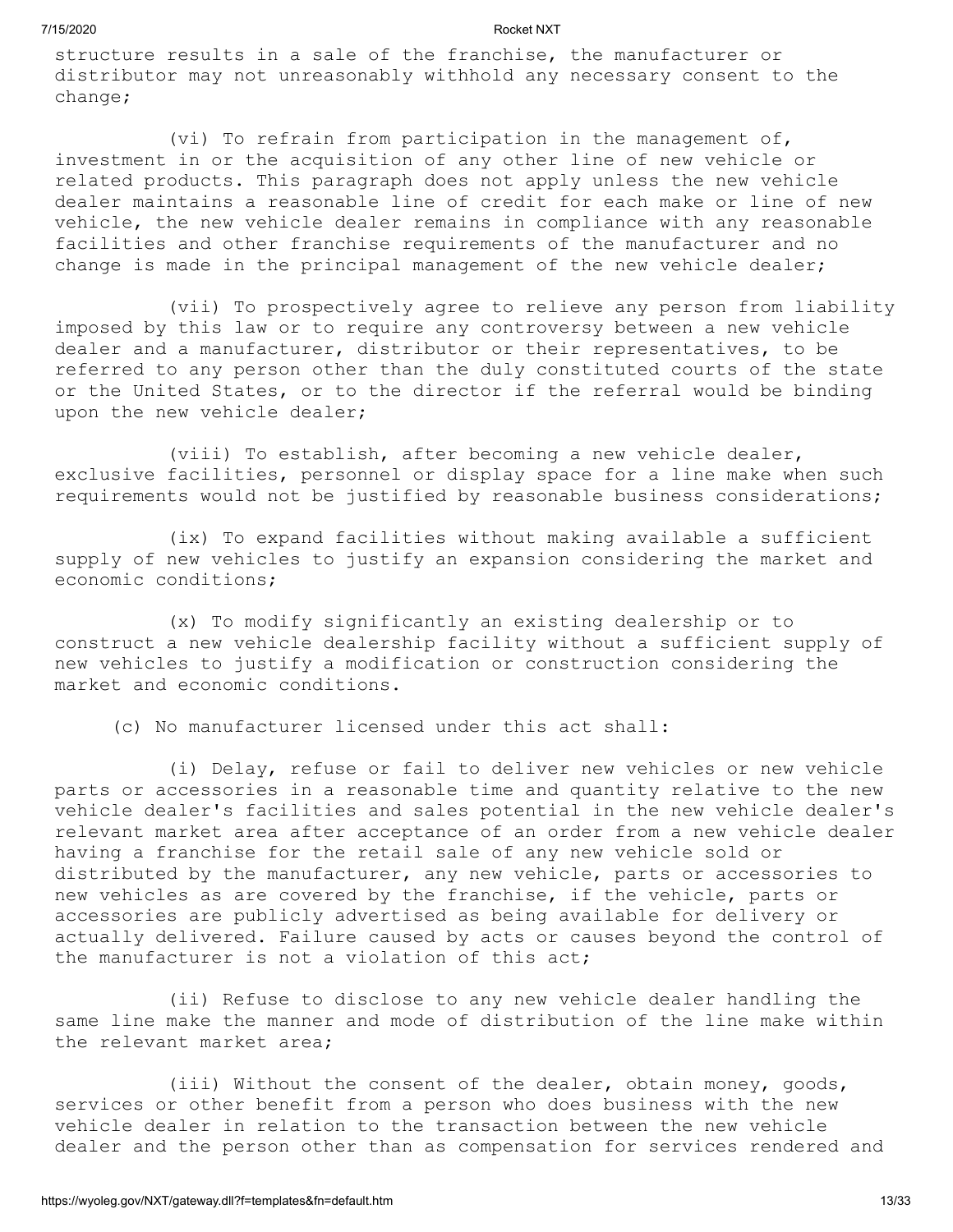products provided, unless the benefit is promptly transmitted or credited to the new vehicle dealer;

(iv) Increase prices of new vehicles ordered by the new vehicle dealer for consumers prior to the new vehicle dealer's receipt of the written official price increase notification. A sales contract signed by a consumer is evidence of each order if the vehicle is delivered to the customer. In the event of manufacturer price reductions or cash rebates paid to the new vehicle dealer intended by the manufacturer to be passed on to the consumer, the amount of any reduction or rebate received by a new vehicle dealer passes to the private retail consumer by the new vehicle dealer. Price reductions apply to all unused, undamaged and unsold vehicles in the dealer's inventory which were subject to the price reduction. Price differences applicable to a new model or series are not a price increase or price decrease. Price changes caused by the following are not subject to this paragraph:

(A) The addition to a vehicle of required or optional equipment or a change in the capacity, performance, size, weight or design specifications of a vehicle;

(B) Changes in the rate of exchange of the United States dollar, in the case of foreign-made vehicles or components; and

(C) An increase in transportation charges due to increased rates imposed by a carrier.

(v) Release to any other party, except under subpoena or as otherwise required by law or in an administrative, judicial or arbitration proceeding involving the manufacturer or new vehicle dealer, any business, financial, or personal information which is provided by the new vehicle dealer to the manufacturer without the express written consent of the new vehicle dealer;

(vi) Deny any new vehicle dealer the right of free association with any other new vehicle dealer for any lawful purpose;

(vii) Unfairly compete with a new vehicle dealer in the same line make and operating under an agreement or franchise from the manufacturer in the relevant market area. A manufacturer is not competing when operating a dealership either temporarily for a reasonable period or in a bona fide retail operation which is for sale to any qualified independent person at a fair and reasonable price, or in a bona fide relationship in which an independent person has made a significant investment subject to loss in the dealership and can reasonably expect to acquire full ownership of such dealership on reasonable terms and conditions;

(viii) Unfairly discriminate among its new vehicle dealers with respect to warranty reimbursement;

(ix) Unreasonably withhold consent to the sale, transfer or exchange of the franchise to a qualified buyer capable of being licensed as a new vehicle dealer in this state;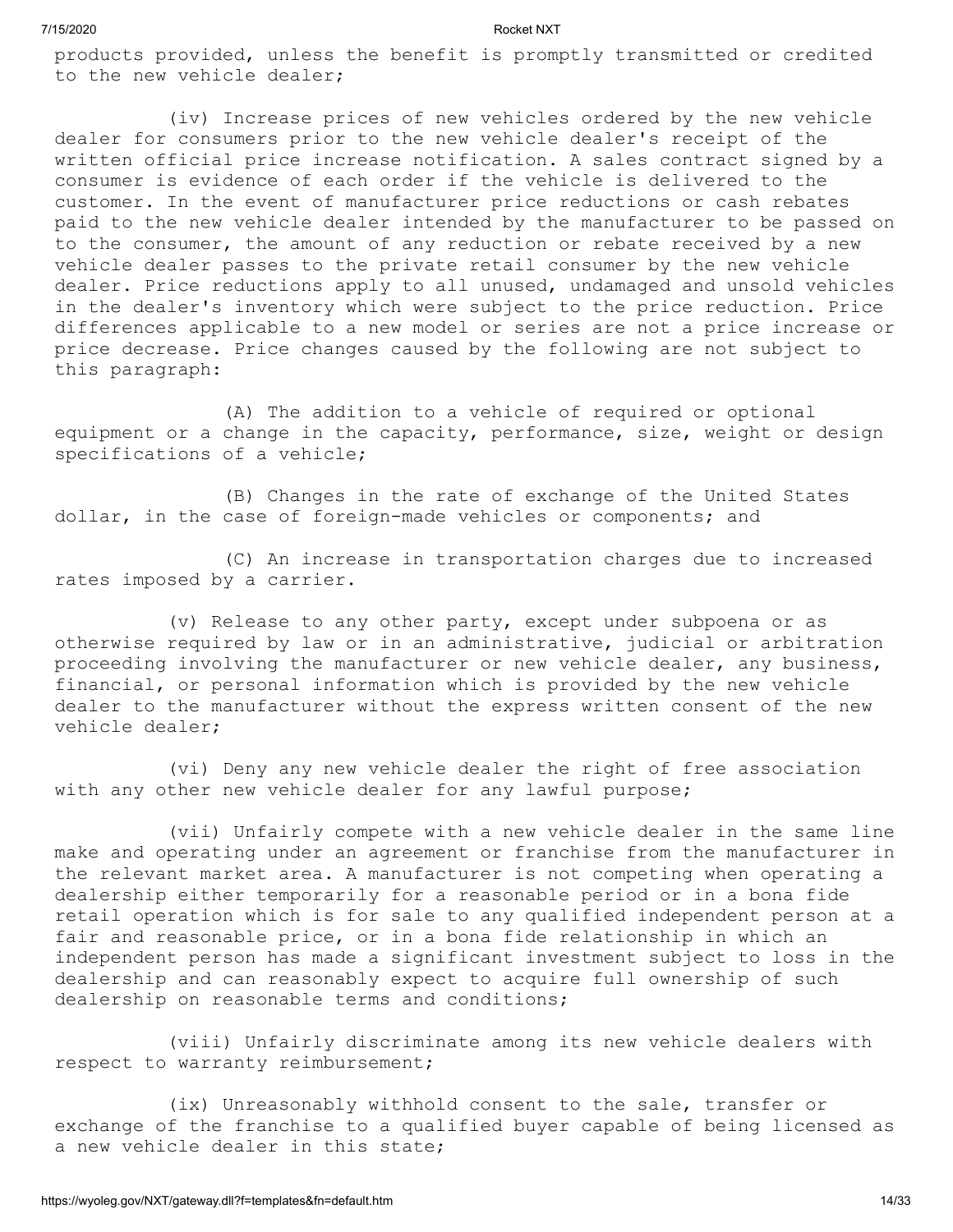(x) Fail to respond in writing to a request for consent as specified in paragraph (ix) of this subsection within sixty (60) days of receipt of a written request. Failure to respond within the time specified is consent to the request;

(xi) Prevent or attempt to prevent any new vehicle dealer from changing the executive management control of the new vehicle dealer unless the manufacturer shows the change of executive management will result in executive management or control by a person who is not of good moral character or who does not meet reasonable, preexisting and, with consideration given to the volume of sales and service of the dealership, uniformly applied minimum business experience standards. This paragraph does not prevent a manufacturer or distributor from withholding consent based upon the prospective buyer's character, automotive experience, capital and other reasonable qualifications for appointment as a dealer, and the effect of the proposed transaction upon competition. If the manufacturer rejects a proposed change in executive management control, written notice of his reasons shall be given to the dealer within sixty (60) days of notice to the manufacturer by the dealer of the proposed change or the change in the executive management of the new vehicle dealer shall be presumptively deemed approved;

(xii) Terminate, cancel or fail to renew any franchise solely because of the death or incapacity of an owner who is not listed in the franchise as one on whose expertise and abilities the manufacturer relied in granting the franchise;

(xiii) Prevent or attempt to prevent the new vehicle dealer from receiving the fair market value of the dealership in a sale transaction or from transferring the new vehicle dealership to a spouse or legal heir as specified in this act;

(xiv) Engage in any predatory practice or discrimination against any new vehicle dealer;

(xv) Use any false or misleading advertisement in the conduct of his business as a manufacturer or distributor in this state;

(xvi) Make any false or misleading statement, either directly or through any agent or employee, to induce any new vehicle dealer to enter into any agreement or franchise.

(d) No manufacturer or any officer, agent or representative shall coerce or attempt to coerce any new vehicle dealer in this state to sell, assign or transfer any retail installment sales contract obtained by the dealer in connection with the sale by him in this state of new vehicles manufactured or sold by the manufacturer to a specified finance company, class of companies or to any other specified person.

(e) Any statement, threats, promises, acts, contracts or offers of contracts which lessen or eliminate competition or tend to create a monopoly are unfair trade practices, unfair methods of competition and are prohibited.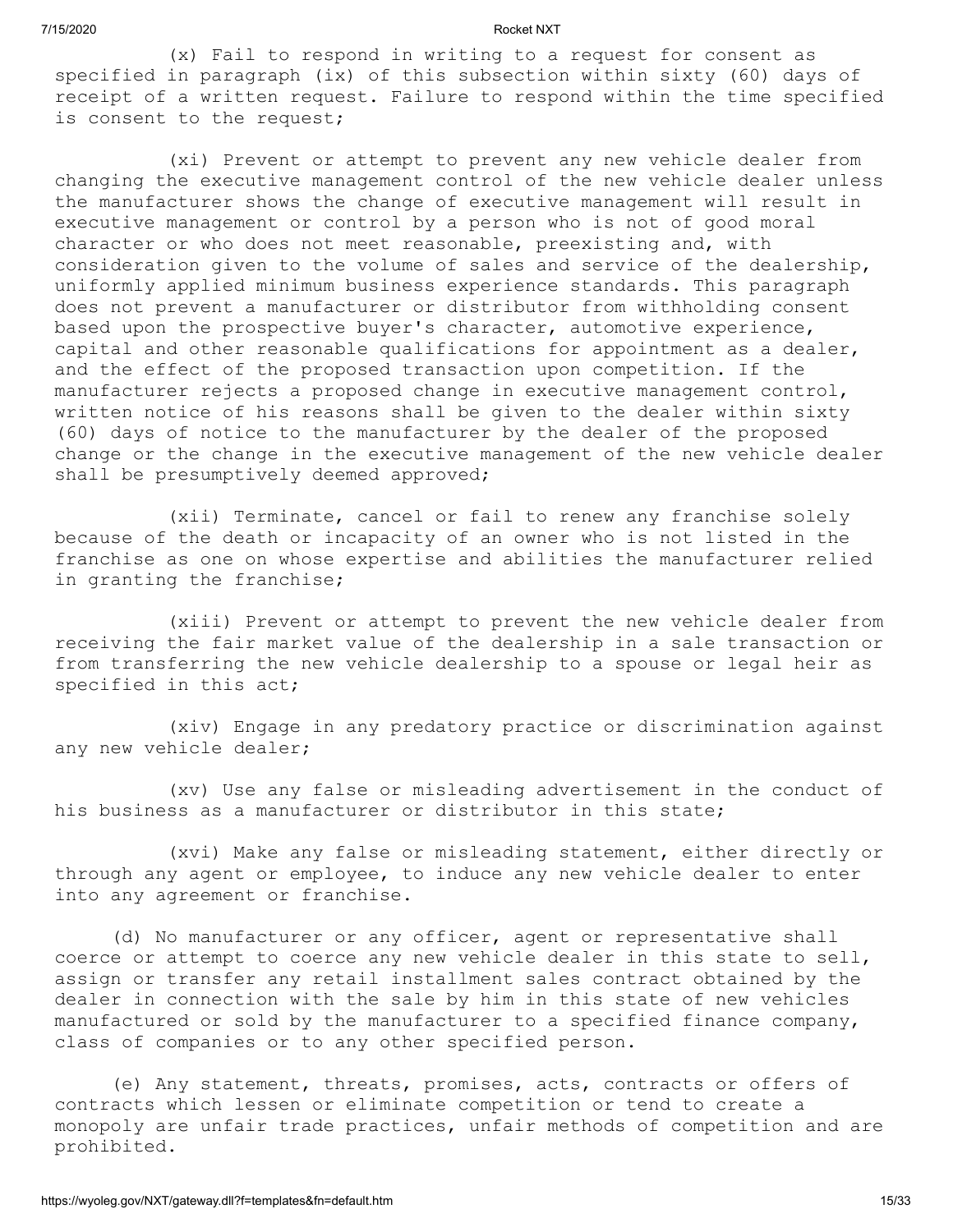(f) No manufacturer or agent or employee of a manufacturer shall use a written instrument, agreement or waiver to attempt to nullify any of the provisions of this section. Any such agreement, written instrument or waiver is null and void.

(g) No person shall directly or indirectly impose unreasonable restrictions on the new vehicle dealer relative to the sale, transfer, right to renew, termination, discipline, noncompetition covenants, site control (whether by sublease, collateral pledge of lease, or otherwise), right of first refusal to purchase, option to purchase, compliance with subjective standards and assertion of legal or equitable rights.

(h) This act applies to all written franchise agreements between a manufacturer and a new vehicle dealer, including but not limited to, the franchise offering, the franchise agreement, sales of goods, services or advertising, promises to pay, security interests, pledges, insurance contracts, advertising contracts, construction or installation contracts, servicing contracts and all other agreements where the manufacturer has any direct or indirect interest.

(j) No motor vehicle manufacturer or distributor licensed under this act, directly or indirectly, shall offer to sell or sell new motor vehicles to a consumer except through a new vehicle dealer who holds a valid sales and service agreement, franchise, or contract granted by the manufacturer, distributor or wholesaler for the sale of its motor vehicles. This subsection shall not apply to a licensed direct sale manufacturer, sales to affiliates of the manufacturer, distributor or wholesaler, sales to the federal government, charitable organizations or sales to employees of the manufacturer, distributor or wholesaler.

### **31-16-109. Termination, cancellation or nonrenewal of franchise.**

(a) Notwithstanding the terms, provisions or conditions of any franchise or waiver, no manufacturer shall cancel, terminate or fail to renew any franchise with a licensee unless the manufacturer has satisfied the notice requirement of subsection (b) of this section and has good cause for cancellation, termination or nonrenewal.

(b) Prior to the termination, cancellation or nonrenewal of any franchise, the manufacturer shall furnish notification of termination, cancellation or nonrenewal to the department and the licensee:

(i) Not less than ninety (90) days prior to the effective date of the termination, cancellation or nonrenewal;

(ii) Not less than fifteen (15) days prior to the effective date of the termination, cancellation or nonrenewal with respect to any of the following which shall constitute good cause for cancellation, termination or nonrenewal:

(A) Insolvency of the licensee, or filing of any petition by or against the licensee under any bankruptcy or receivership law;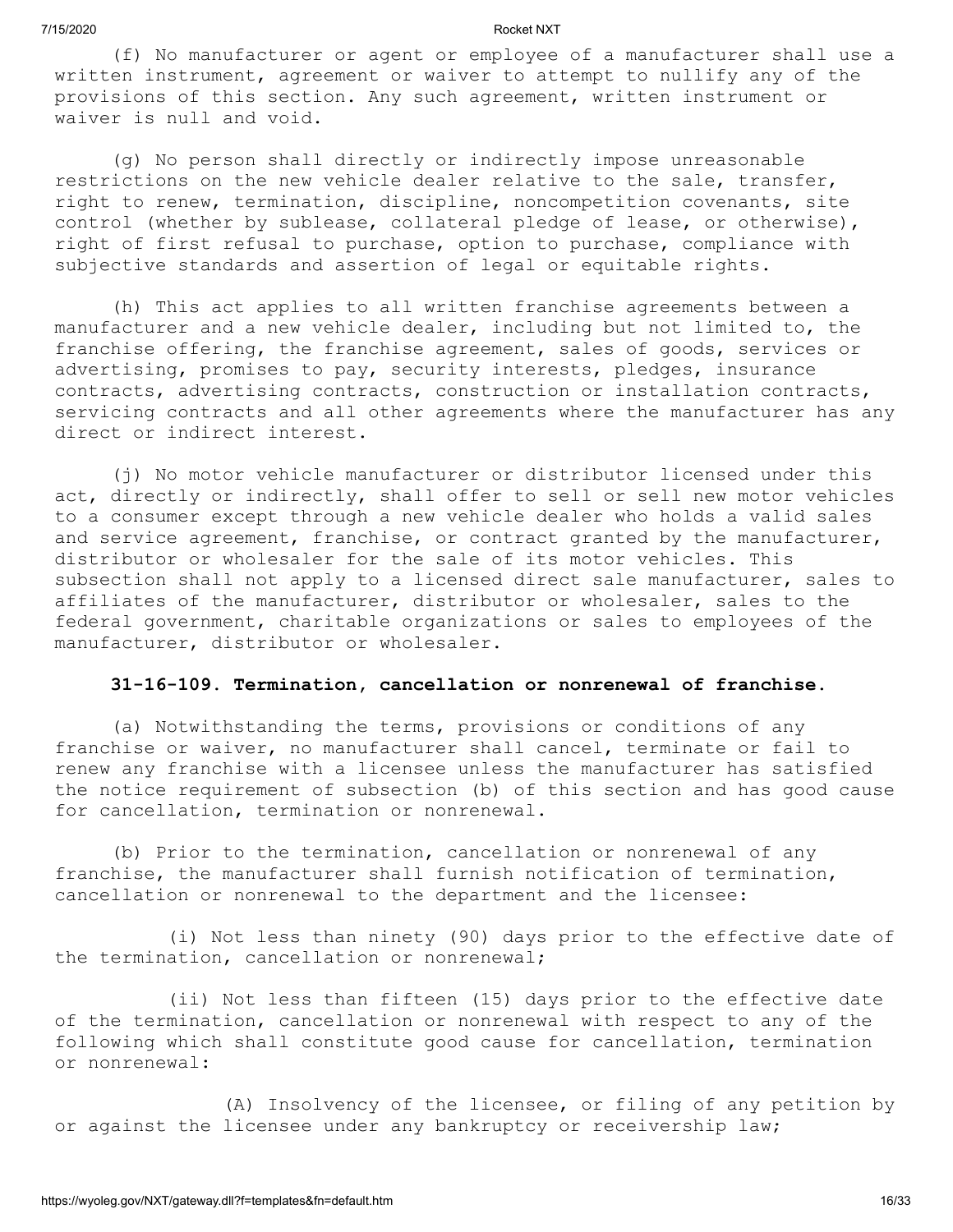(B) Failure of the licensee to conduct sales and service operations during customary business hours for seven (7) consecutive business days, except for acts of God or circumstances beyond the direct control of the licensee;

(C) Conviction of the dealer, or any owner or principal manager of the dealer in a court of original jurisdiction of a felony or any crime involving theft, dishonesty or false statement;

(D) Revocation of any license which the licensee is required to have to operate a dealership;

(E) A fraudulent misrepresentation by the new motor vehicle dealer to the manufacturer, which is material to the franchise; or

(iii) Not less than one hundred eighty (180) days prior to the effective date of the termination or cancellation, where the manufacturer is discontinuing the sale of the product line.

(c) Notification under this section shall be in writing, by certified mail or personally delivered to the licensee and shall state the intention to terminate, cancel or not to renew the franchise, reasons for the termination, cancellation or nonrenewal and the date on which the termination, cancellation or nonrenewal takes effect.

(d) Good cause for termination, cancellation or nonrenewal of a franchise shall include but not be limited to:

(i) Failure by the licensee to comply with a provision of the franchise, which is both reasonable and of material significance to the franchise relationship, provided that the dealer has been notified in writing of the failure within one hundred eighty (180) days prior to termination, cancellation or nonrenewal;

(ii) Failure of the licensee to comply with reasonable performance criteria established by the manufacturer if the licensee was apprised by the manufacturer in writing of the failure and:

(A) The notification stated that notice was provided of failure of performance pursuant to this section;

(B) The licensee was afforded a reasonable opportunity, for a period of not less than six (6) months, to comply with the criteria; and

(C) The licensee did not demonstrate substantial compliance with the performance criteria of the manufacturer during such period.

(e) Within twenty (20) days of receiving the notice or within twenty (20) days after the end of any appeal procedure provided by the manufacturer, the dealer may file with the department to protest the termination, cancellation or nonrenewal. When a protest is filed, the department shall inform the manufacturer that a timely protest has been filed. The manufacturer shall have twenty (20) days to respond to the protest. The manufacturer shall not terminate, cancel or nonrenew the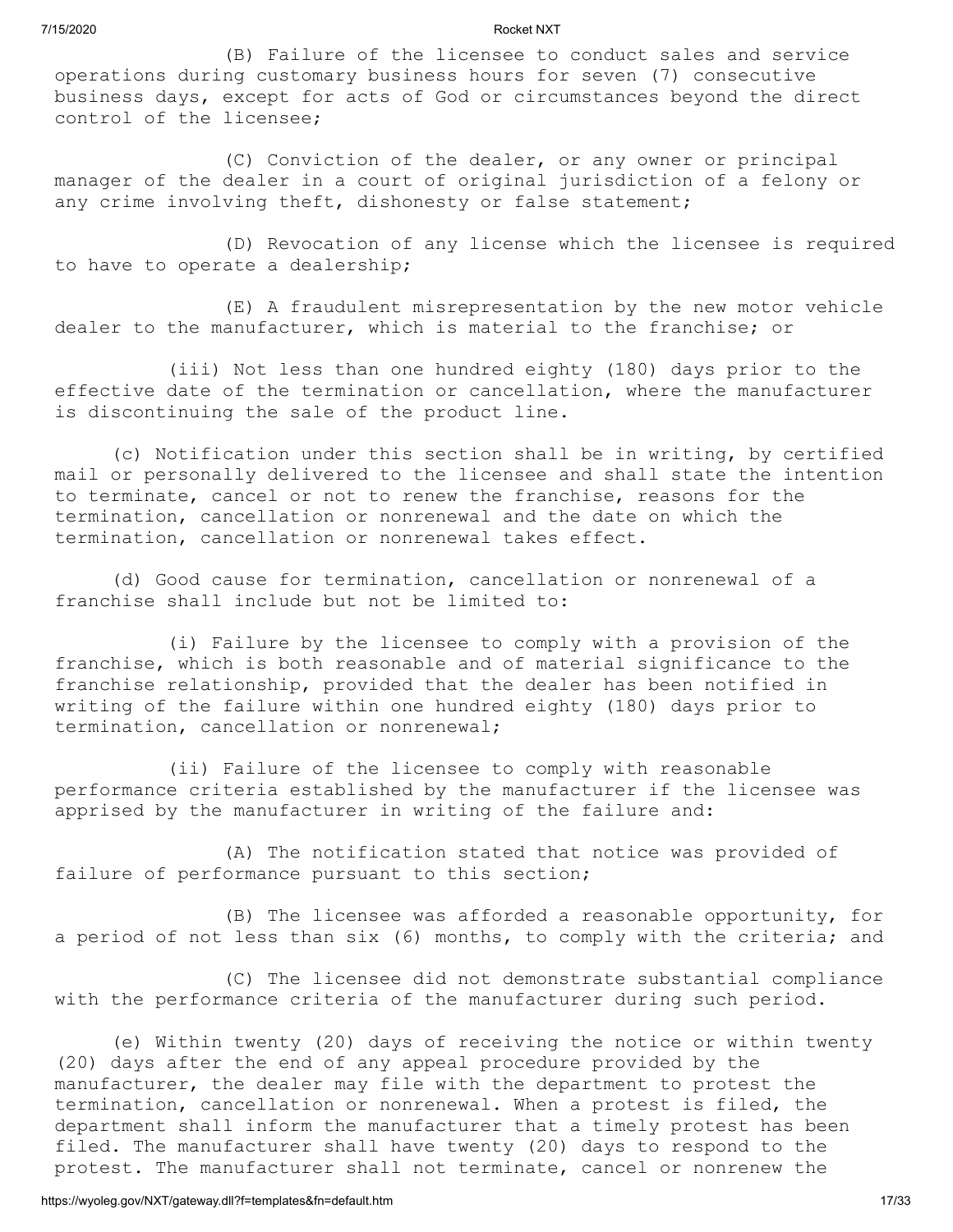# under the franchise; and

(iv) Special tools acquired from the manufacturer or a source approved by the manufacturer which were recommended by the manufacturer in writing and are in good and usable condition, except for reasonable wear and tear.

or its approved sources in order to comply with the dealer's obligations

(k) Fair and reasonable compensation under subsection (j) of this section shall be paid or credited by the manufacturer within ninety (90) days of the tender of the property, provided the licensee has clear title to the inventory and other items and is in a position to convey that title to the manufacturer.

(m) In the event of a termination, cancellation or nonrenewal by the manufacturer under this section, except as provided in subparagraph (b)(ii)

franchise until the department has held a hearing and determined that there is good cause for permitting the termination, cancellation or nonrenewal.

(f) The department will select a hearing examiner to conduct a hearing and to render proposed findings of fact. The proposed findings of fact shall be conclusive unless clearly erroneous and unsupported by the record. The hearing shall be conducted and the department shall render its final determination within one hundred twenty (120) days after the manufacturer responds to the licensee's protest. The department may forbid the termination, cancellation or nonrenewal of the franchise if it is determined good cause does not exist.

(g) All costs of the department, including but not limited to, the cost of the investigation, the cost of the hearing examiner and the cost of preparing the record, shall be borne equally by the parties. The department may, in its discretion, award costs to the prevailing party in any hearing held pursuant to this chapter provided, however, if the department should determine by a preponderance of the evidence, that the protest is without merit, it shall award costs and reasonable attorney fees to the prevailing party.

(h) The manufacturer shall have the burden of proof under this section.

(j) Upon the termination, nonrenewal or cancellation of any franchise by the manufacturer pursuant to this section, the licensee shall be allowed fair and reasonable compensation by the manufacturer for the:

(i) New vehicle inventory which is unused, undamaged, unsold and acquired from the manufacturer within the prior twelve (12) months and prior to the dealer receiving notice of termination;

(ii) Supplies and parts which are unused, undamaged, unsold and in original packaging and have been acquired from the manufacturer prior to the dealer receiving notice of termination and are listed in the manufacturer's current parts catalog or price list;

(iii) Equipment and furnishings purchased from the manufacturer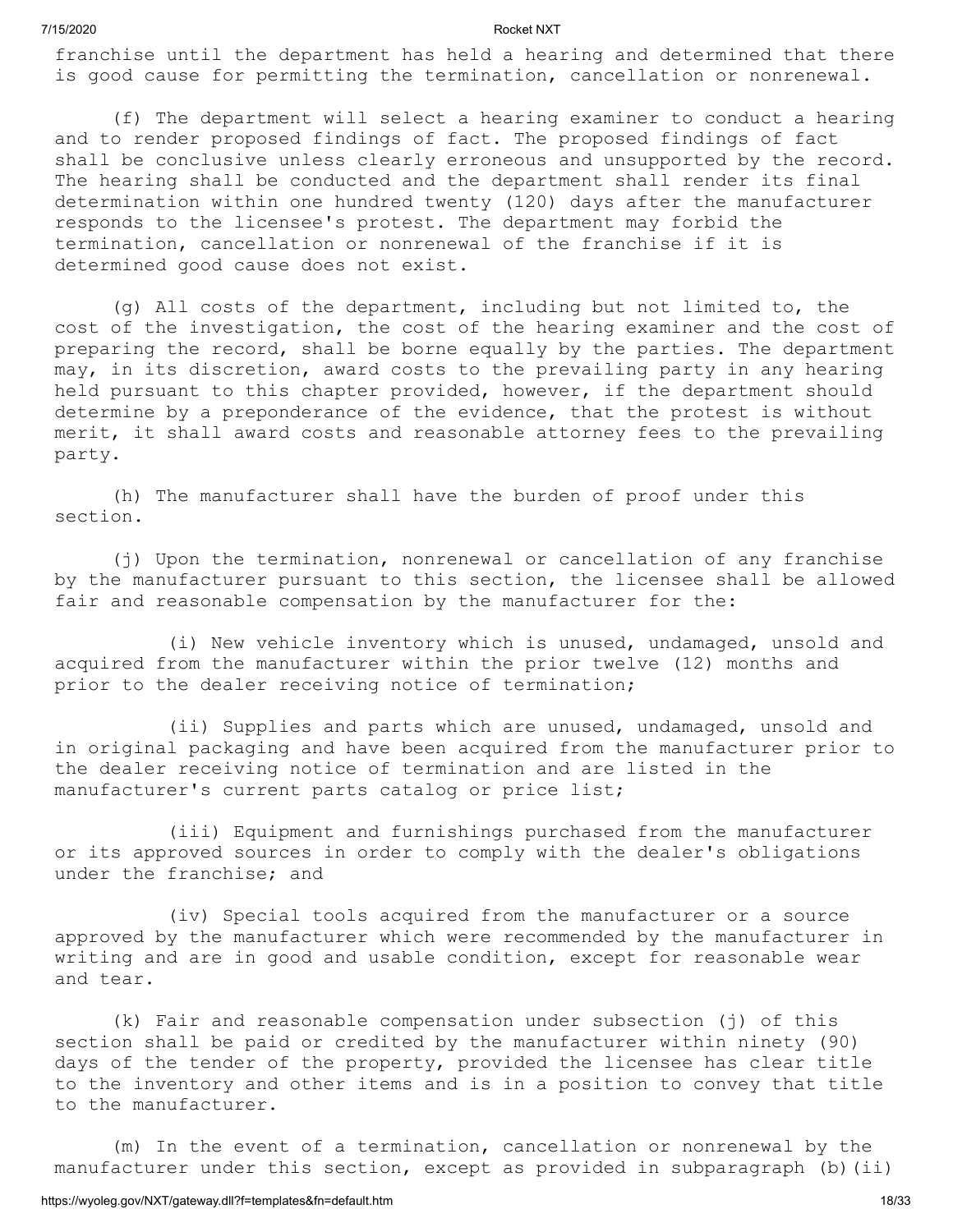(C) of this section, the manufacturer shall pay:

(i) A sum equivalent to rent of the unexpired term of the lease or one (1) year rent based upon reasonable rental value, whichever is less, if the motor vehicle dealer is leasing its motor vehicle dealership facility from a lessor other than manufacturers or distributors; or

(ii) A sum equivalent to reasonable rental value of the dealership facility for one (1) year or the reasonable rental value of the facility until facilities are leased or sold, whichever is less, if the motor vehicle dealer owns the motor vehicle dealer facility.

(n) The rental payment required under subsection (m) of this section is only required to the extent that the facilities were used for the sale and service of the manufacturer's or distributor's product, and only to the extent they are not leased for other purposes. Payment under subsection (k) of this section entitles the manufacturer or distributor to possession and use of the facility.

(o) This section shall not relieve a new motor vehicle dealer, lessor or other owner of an established place of business from the obligation to mitigate damages.

#### **31-16-110. Succession to franchise ownership.**

(a) Notwithstanding the terms, provisions or conditions of any franchise:

(i) Any owner or a licensee may appoint by will, or any other written instrument, a designated family member to succeed in the ownership interest of the owner in the new vehicle dealer;

(ii) Unless there exists good cause for refusal to honor succession by the manufacturer, any designated family member of a deceased or incapacitated owner of a new vehicle dealer may succeed to the ownership of the new vehicle dealer under the existing franchise if:

(A) The designated family member gives the manufacturer written notice of intent to succeed to the ownership of the new vehicle dealer within thirty (30) days of the owner's death or incapacity; and

(B) The designated family member agrees to be bound by all the terms and conditions of the franchise.

(iii) The manufacturer may request and the designated family member shall promptly provide personal and financial data reasonably necessary to determine whether the succession should be honored;

(iv) If a manufacturer believes good cause exists for refusing to honor the succession to the ownership of a new vehicle dealer by a family member of a deceased or incapacitated owner of a new vehicle dealer under the existing franchise agreement, the manufacturer may serve upon the designated family member and the department notice of its refusal to honor the succession and of its intent to discontinue the existing franchise with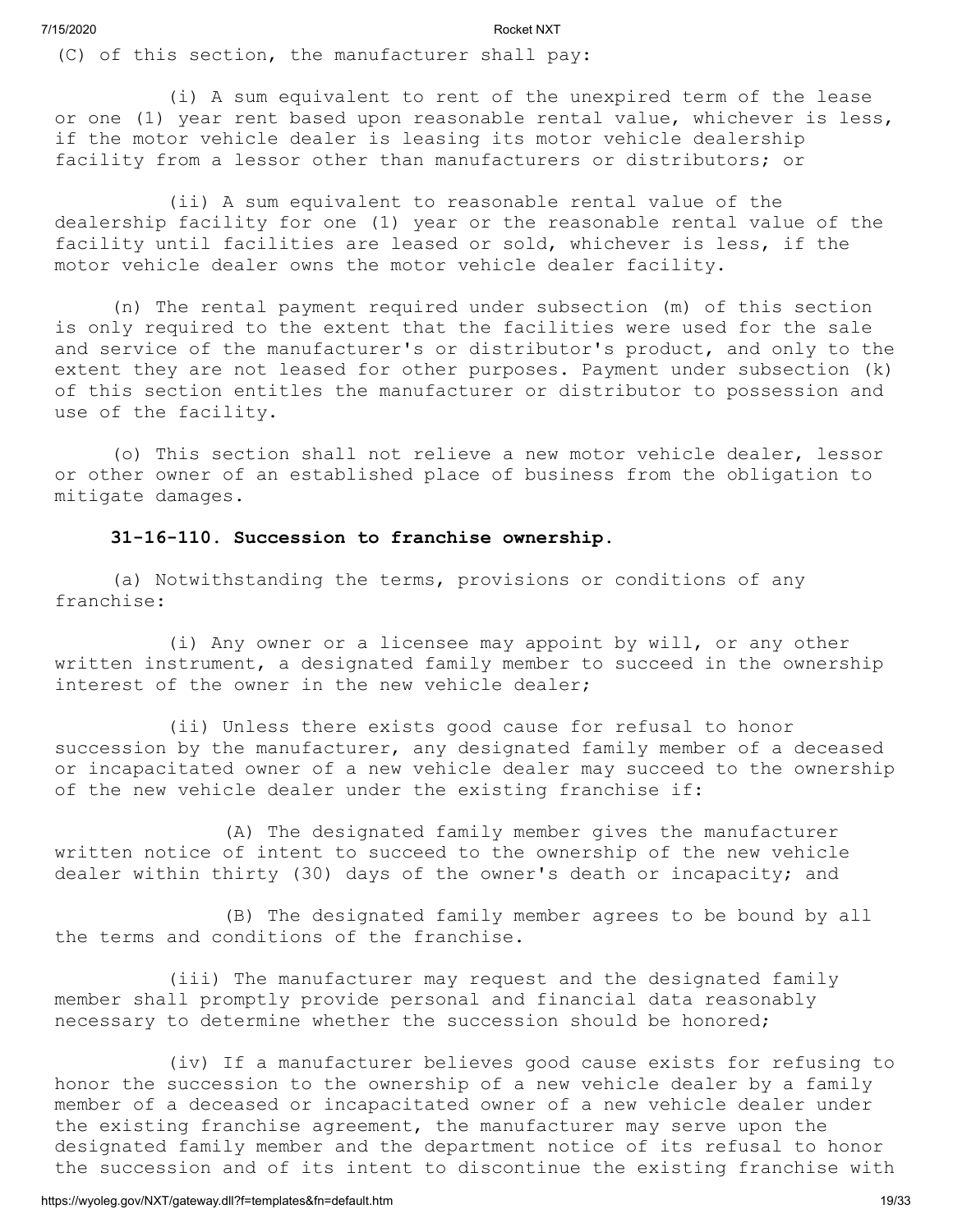the dealer no sooner than sixty (60) days from the date the notice is served. The notice may only be served not more than sixty (60) days following receipt of:

(A) Notice of the designated family member's intent to succeed to the ownership of the new vehicle dealer; or

(B) Any personal or financial data which it has requested.

(v) The notice in paragraph (iv) of this subsection shall state the specific grounds for the refusal to honor the succession and of its intent to discontinue the existing franchise with the new vehicle dealer no sooner than sixty (60) days from the date the notice is served;

(vi) If notice of refusal and discontinuance is not timely served upon the family member, the franchise shall continue in effect subject to termination only as otherwise permitted under this act;

(vii) Within twenty (20) days of receiving the notice after the end of any appeal procedure provided by the manufacturer, the designated family member may file with the department to protest the refusal to honor the successor. When such a protest is filed, the department shall inform the manufacturer that a timely protest has been filed and the manufacturer has sixty (60) days to respond to the protest after actually being informed by the department of the protest. The manufacturer shall not terminate or discontinue the existing franchise until the department has held a hearing under the Wyoming Administrative Procedure Act and determined that there is good cause for not permitting the succession. All hearing costs shall be borne as prescribed under  $W.S. 31-16-109(q);$ 

(viii) In determining whether good cause for the refusal to honor the succession exists, the manufacturer or importer has the burden of proof;

(ix) This act does not preclude the owner of a new vehicle dealer from designating any person as his successor by written instrument filed with the manufacturer. If there is a conflict between the written instrument and this section and the written instrument has not been revoked by the owner of the new dealer in writing to the manufacturer the written instrument shall govern;

(x) As used in this section, "manufacturer" includes a manufacturer, a distributor, a factory branch, distributor branch or other representative.

# **31-16-111. Limitations on establishing or relocating new vehicle dealers.**

(a) If a manufacturer seeks to enter into a franchise establishing an additional new vehicle dealer or relocating an existing new vehicle dealer within a radius of ten (10) miles from where the same line make is then represented the manufacturer shall in writing notify the department and each new vehicle dealer in that line make within a ten (10) mile radius of the intention to establish an additional dealer or to relocate an existing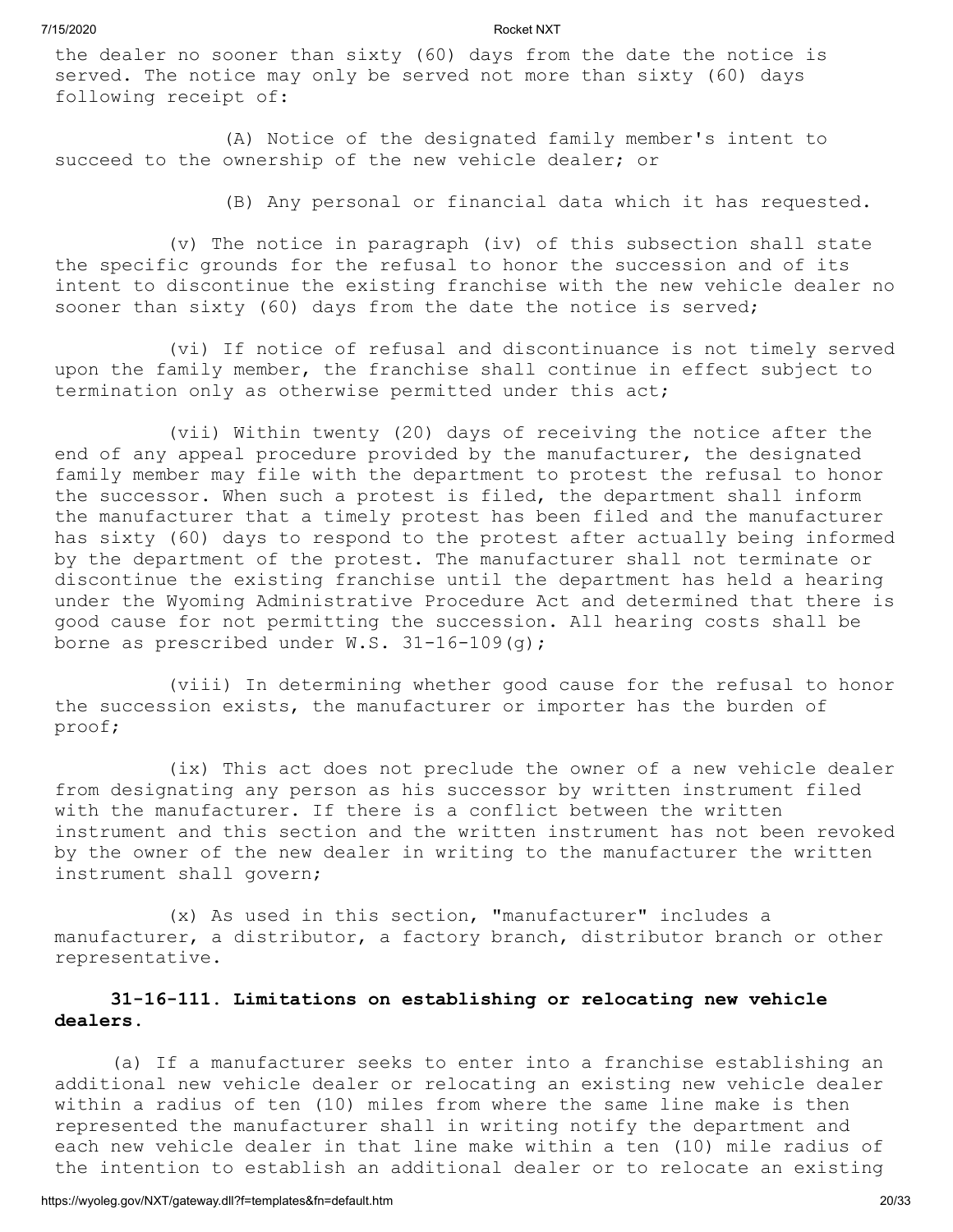dealer within the ten (10) mile radius. Within twenty (20) days of receiving the notice or within twenty (20) days after the end of any appeal procedure provided by the manufacturer, any new vehicle dealer notified may file with the department to protest the establishing or relocating of the new vehicle dealer. When a protest is filed, the department shall inform the manufacturer that a timely protest has been filed, and the manufacturer has forty-five (45) days to respond to the protest. The manufacturer shall not establish or relocate the proposed new vehicle dealer until the department has held a hearing under the Wyoming Administrative Procedure Act, nor thereafter, if the department has determined that there is good cause for not permitting the addition or relocation of the new vehicle dealer which determination shall be made within sixty (60) days of receipt by the department of the response to the protest from the manufacturer. All hearing costs shall be borne as prescribed in W.S. 31-16-109(g).

(b) This section does not apply:

(i) To the relocation of an existing new vehicle dealer within that dealer's relevant market area, provided that the relocation not be at a site within seven (7) miles of a new vehicle dealer for the same line make of vehicle;

(ii) If the proposed new vehicle dealer is to be established at or within two (2) miles of a location at which a former new vehicle dealer for the same line make had ceased operating within the previous two (2) years;

(iii) To the reopening of a new vehicle dealer who temporarily has been out of business;

(iv) If the protesting new vehicle dealer has not established to the department that he:

(A) Is a licensed new motor vehicle dealer of the same line make located within ten (10) miles of the proposed location of the additional new vehicle dealer or of the proposed relocation site of an existing new vehicle dealer;

(B) Is providing facilities, equipment, parts, capital and personnel in substantial compliance with its contractual obligations to the manufacturer; and

(C) Has attained in the last three (3) years sales penetration for the manufacturer in his area of responsibility that is equal to or greater than the average penetration of all same line make new vehicle dealers in the state; or

(v) Where the relocation is two (2) miles or less from the existing location of the relocating new vehicle dealer.

(c) In determining whether good cause has been established for not entering into or relocating an additional new vehicle dealer for the same line make, the department shall take into consideration the existing circumstances including, but not limited to: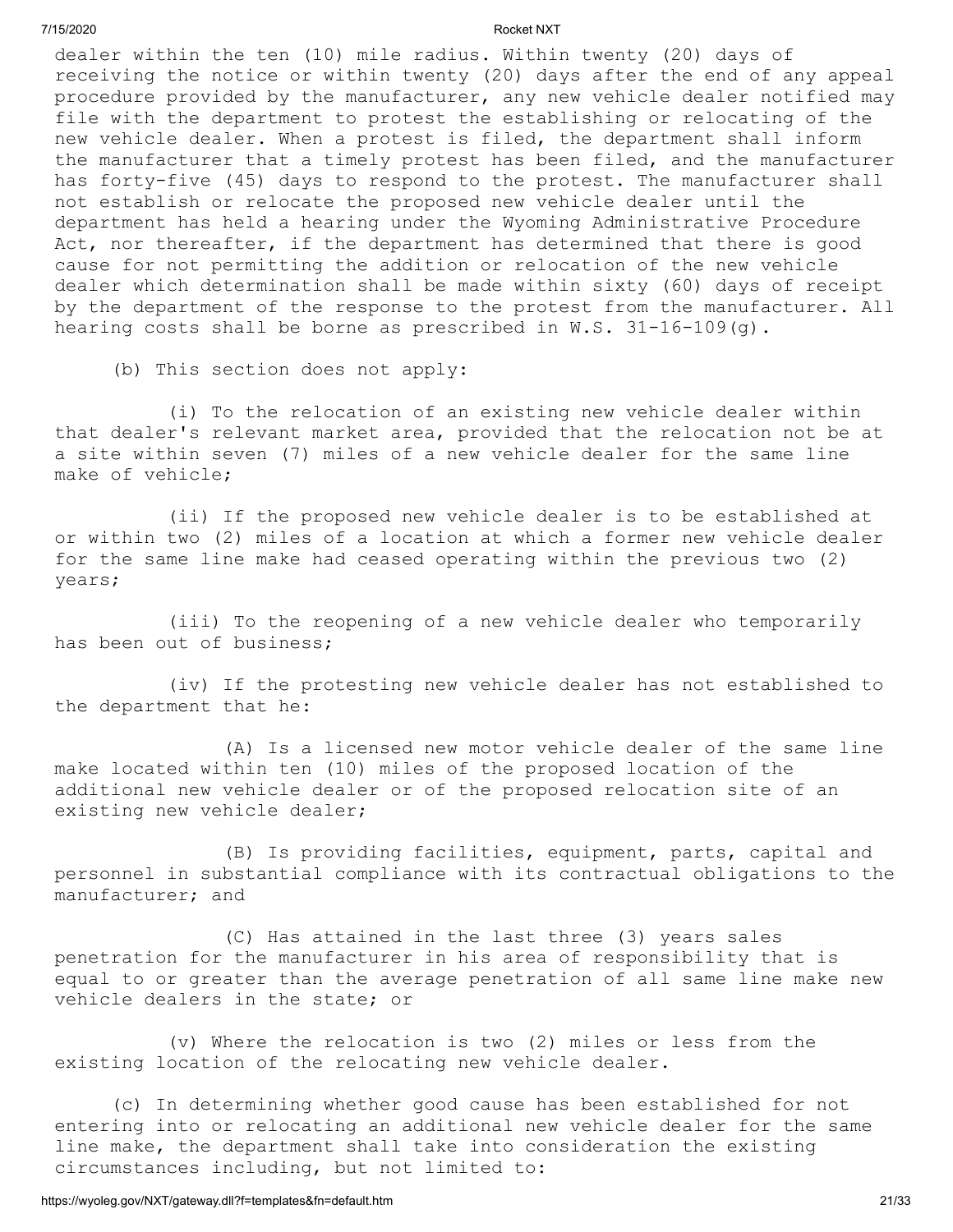(i) Permanency of the investment of both the existing and proposed new vehicle dealers;

(ii) Growth or decline in population and new motor vehicle registrations in the relevant market area;

(iii) Effect on the consuming public in the relevant market area;

(iv) Whether it is injurious or beneficial to the public welfare for an additional new vehicle dealer to be established;

(v) Whether the new vehicle dealers of the same line make in that relevant market area are providing adequate competition and convenient customer care for the vehicles of the line make in the market area, including the adequacy of vehicle sales and service facilities, equipment, supply of vehicle parts and qualified service personnel;

(vi) Whether the establishment of an additional new vehicle dealer would increase competition and be in the public interest.

(d) The protesting new vehicle dealer shall have the burden of establishing that good cause does not exist for the establishment of an additional new vehicle dealer or the relocation of an existing new vehicle dealer.

### **31-16-112. Penalty.**

(a) Any person, Wyoming based manufacturer, direct sale manufacturer, vehicle dealer, salesperson or agent who violates this act or any rule or regulation promulgated under this act is guilty of a misdemeanor punishable by a fine of not more than seven hundred fifty dollars (\$750.00), imprisonment for not more than six (6) months, or both.

(b) The highway patrol division and other enforcement officers as the department designates are charged with the duty of policing and enforcing the provisions of this act. The designated enforcement officers have authority to issue citations for violations of any of the provisions of this act.

#### **31-16-113. Product liability responsibility.**

A manufacturer shall file with the department a copy of the delivery and preparation obligations required to be performed by a new vehicle dealer prior to the delivery of a new vehicle to a buyer. These delivery and preparation obligations constitute the new vehicle dealer's only responsibility for product liability as between the new vehicle dealer and the manufacturer, except for a loss caused by the new vehicle dealer's failure to adhere to these obligations, a loss caused by the new vehicle dealer's negligent, reckless or intentional misconduct or loss caused by the new vehicle dealer's modification of a product without manufacturer's authorization. Any mechanical, body or parts defects arising from an express or implied warranty of the manufacturer constitute the manufacturer's product or warranty liability only as between the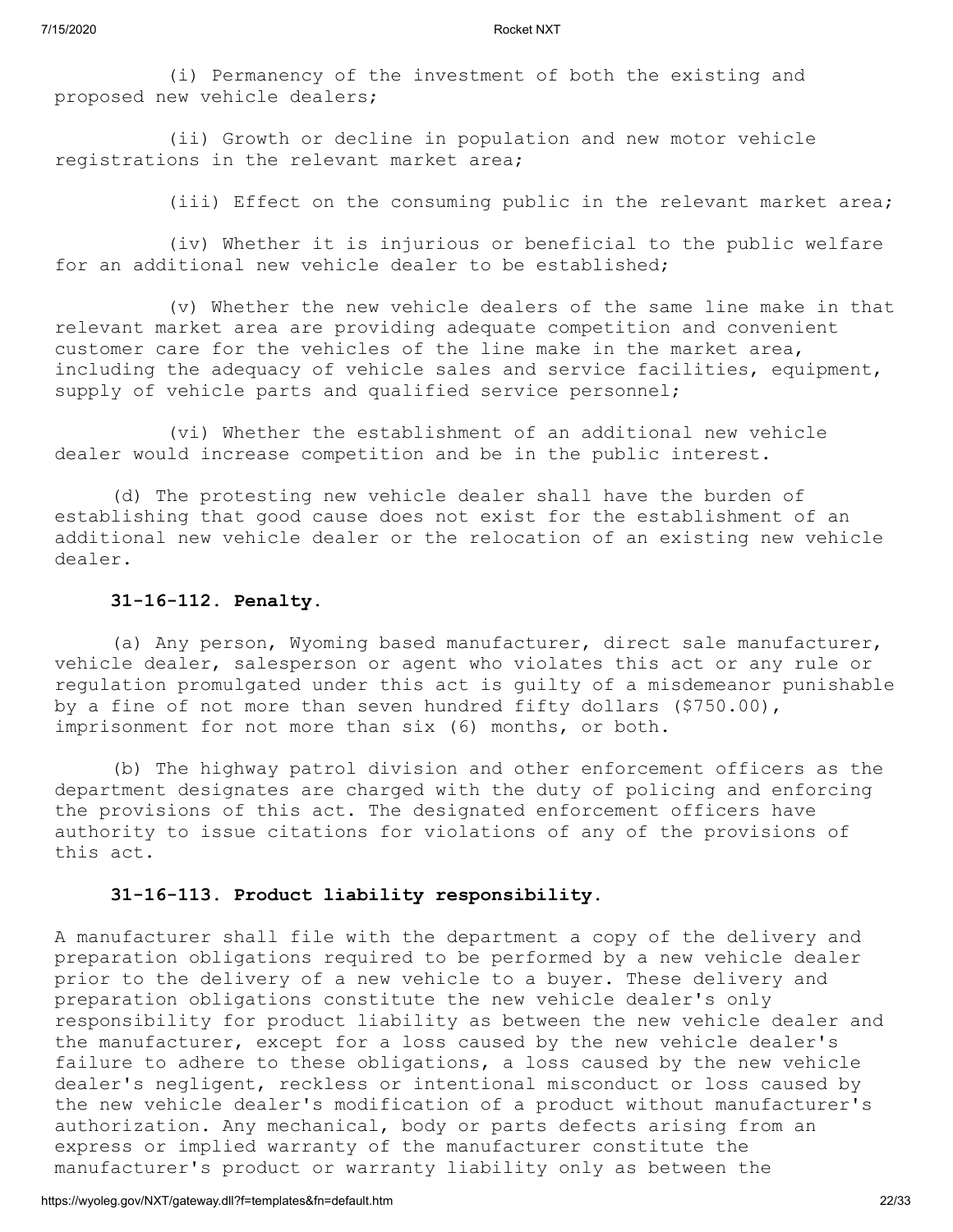manufacturer and the new vehicle dealer. This section shall not affect the obligation of new vehicle dealers to perform warranty repair, other service and maintenance as may be required by law or contract.

#### **31-16-114. Product liability indemnification.**

Notwithstanding the terms of any franchise agreement, no new vehicle manufacturer shall fail to indemnify and hold harmless its franchised new vehicle dealers against any judgment or settlement for damages including, but not limited to, court costs and reasonable attorney fees of the new vehicle dealer, arising out of complaints, claims or lawsuits including, but not limited to, strict liability, negligence, misrepresentation, warranty, express or implied, or rescission of the sale to the extent that the judgment or settlement relates to the alleged defective or negligent manufacture, assembly or design of new vehicles, parts or accessories or other functions by the manufacturer beyond the control of the new vehicle dealer. This section does not absolve any new vehicle dealer from responsibility for the negligent, reckless or intentional misconduct of the new vehicle dealer and his employees and agents.

### **31-16-115. Disclosure of damage required.**

On any new vehicle, any uncorrected damage or any corrected damage exceeding six percent (6%) of the manufacturer's suggested retail price measured by the claim for reimbursement to the manufacturer or transportation or insurance carrier shall be disclosed in writing prior to delivery. Damage to glass, tire and bumpers and any damaged components, body panels, or options which can be replaced by identical components without welding are excluded from the six percent (6%) rule when replaced by identical manufacturer's original equipment.

#### **31-16-116. Grounds for revocation; cessation of right to revocation.**

Repaired damage to a customer-ordered new vehicle, not exceeding the six percent (6%) rule, does not constitute grounds for revocation of the customer order. The customer's right of revocation ceases upon his acceptance of delivery of the vehicle if disclosure required in this act is made prior to delivery.

# **31-16-117. Payment for delivery preparation, warranty, sales incentives and service incentives.**

(a) Each new vehicle manufacturer shall specify in writing to each of its new vehicle dealers licensed in this state the dealer's obligations for predelivery preparation and warranty service on its products, compensate the new vehicle dealer for service required of the dealer by the manufacturer and provide the dealer a schedule of compensation to be paid the dealer for parts, work and service in connection therewith, and the time allowance for the performance of that work and service.

(b) No schedule of compensation shall fail to include reasonable compensation for diagnostic work, repair service and labor. Time allowances for the diagnosis and performance of warranty work and service shall be reasonable and adequate for the work to be performed. The hourly labor rate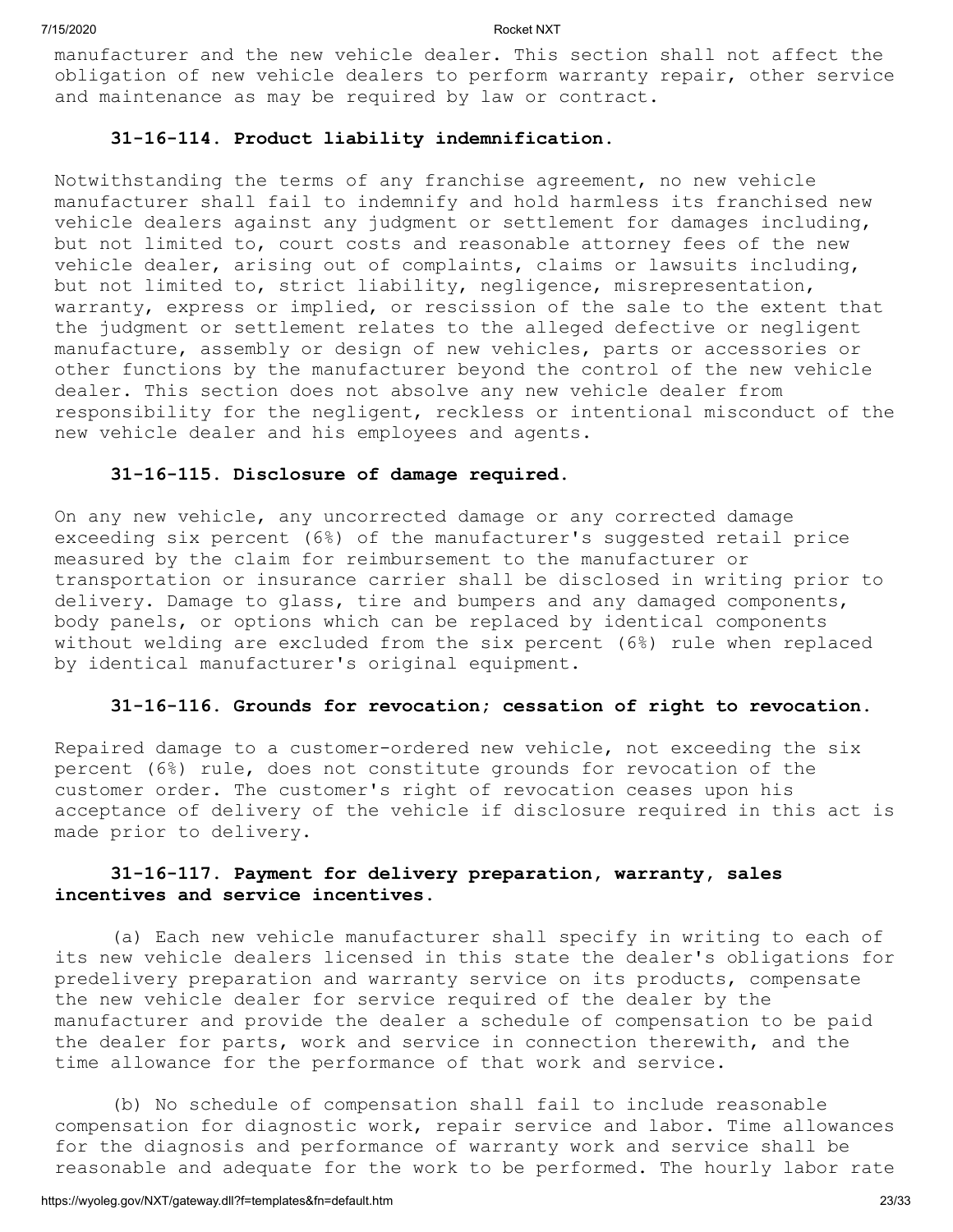charged by the dealer for warranty service shall not exceed the hourly labor rate charged to nonwarranty customers for nonwarranty service and repairs, provided that rate is reasonable. Reimbursement for parts purchased by the dealer for use in performing work pursuant to a manufacturer's express warranty shall be dealer cost plus thirty percent  $(30\%)$ .

(c) No new vehicle manufacturer shall fail to perform any warranty obligations, fail to include in written notices of factory recalls to new vehicle owners and dealers, the expected date by which necessary parts and equipment will be available to dealers for the correction of those defects or fail to compensate any of the new vehicle dealers in this state for repairs affected by recall.

(d) All claims made by new vehicle dealers for predelivery preparation, warranty, sales incentives or service incentives shall be paid or credited within thirty (30) days following their approval. The manufacturer may audit claims and charge the dealer for unsubstantiated or incorrect claims for a period of one (1) year following payment except where the manufacturer reasonably suspects fraud. A manufacturer that reasonably suspects fraud may audit claims for a period of four (4) years and charge the dealer for fraudulent claims as otherwise provided by law. All claims shall be either approved or disapproved within thirty (30) days after their receipt, on forms or by computerized communication and in the manner specified by the manufacturer including a computerized communications system. Any claim not specifically disapproved in writing or through electronic communication within thirty (30) days after receipt is construed to be approved and payment shall be made within thirty (30) days.

(e) This section shall apply to each manufacturer or distributor of motor vehicles, medium duty or heavy duty truck components or engines who provides integral parts of vehicles or major components by selling directly to dealers or enters into a contract with a motor vehicle, medium duty or heavy duty truck dealer which authorizes the dealer to perform warranty or other services on products produced or distributed.

#### **31-16-118. Repair or replacement of an odometer.**

Nothing in this act shall be construed to prohibit the service, repair or replacement of an odometer, provided the indicated mileage remains the same as before the service, repair or replacement. Where the odometer is incapable of registering the same mileage as before the service, repair or replacement, the odometer shall be adjusted to read zero and a notice shall be attached permanently to the left door frame of the vehicle by the owner or his agent specifying the mileage prior to repair or replacement of the odometer and the date on which it was repaired or replaced. No person shall fail to adjust an odometer or affix a notice regarding that adjustment, as required under this section. No person shall with intent to defraud remove or alter any notice affixed to a vehicle under this section.

# **31-16-119. Disconnecting, turning back or resetting of odometer prohibited.**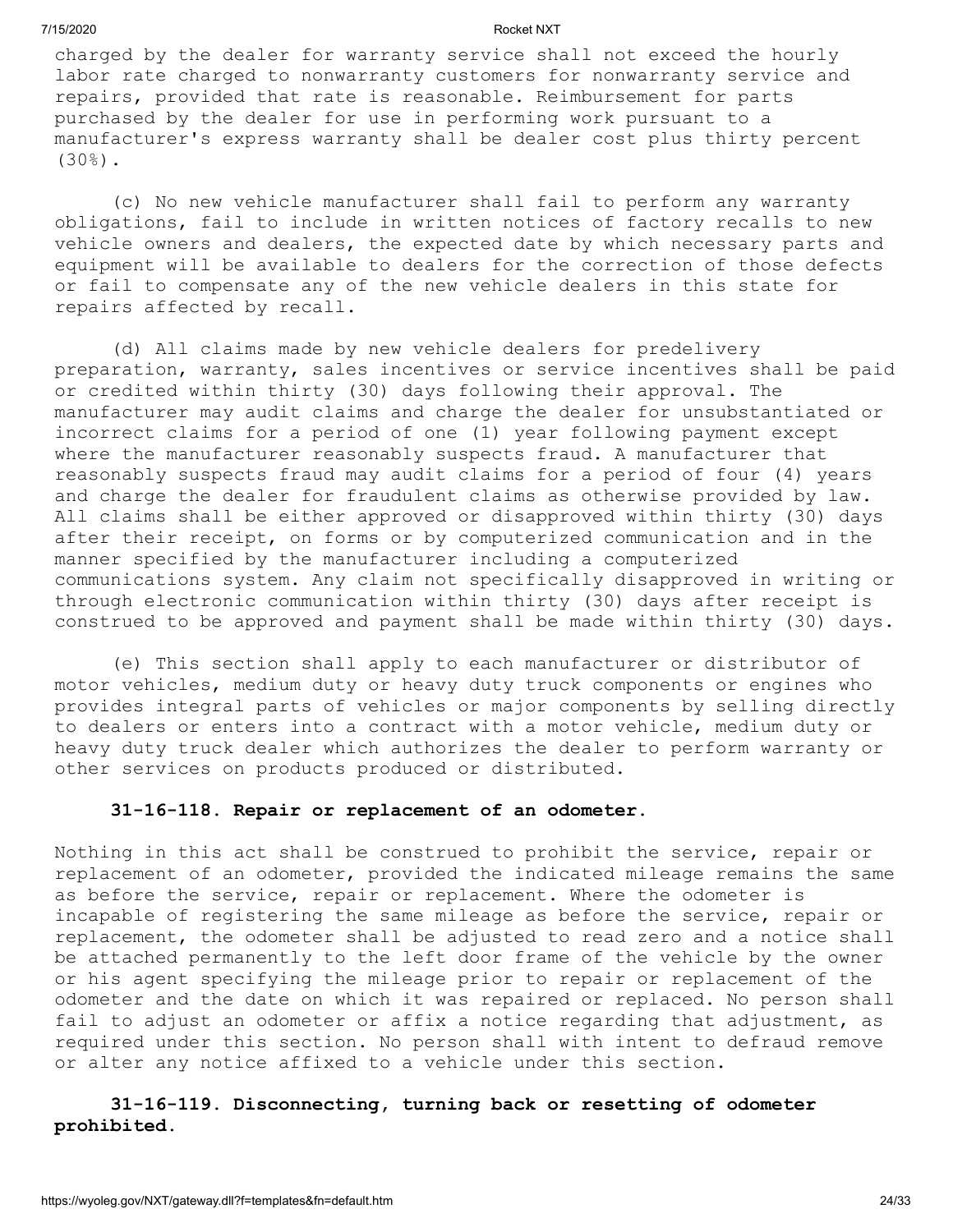No person shall disconnect, turn back, or reset the odometer of any vehicle with the intent to reduce the number of miles indicated on the odometer gauge.

#### **31-16-120. Selling vehicle knowing odometer turned back unlawful.**

No person shall sell a vehicle in this state if he has knowledge that the odometer on the vehicle has been turned back unless he notifies the buyer prior to the time of the sale that the odometer has been turned back or that he has reason to believe that the odometer has been turned back.

#### **31-16-121. Selling vehicle knowing odometer replaced unlawful.**

No person shall sell a vehicle in this state if he has knowledge that the odometer on the vehicle has been replaced with another odometer unless he notifies the buyer prior to the time of the sale that the odometer has been replaced or that he believes the odometer to have been replaced.

# **31-16-122. Selling, advertising, using or installing device which causes other than true mileage to be registered.**

No person shall advertise for sale, sell, use or install on any part of a vehicle or on an odometer in a vehicle, any device which causes the odometer to register any mileage other than the true mileage driven. For the purposes of this section, the true mileage driven is that driven by the vehicle as registered by the odometer within the manufacturer's designed tolerance.

# **31-16-123. Purchaser plaintiff to recover costs and attorney's fee.**

(a) The purchaser of a vehicle may recover from the seller of the vehicle court costs and reasonable attorney fees fixed by the court, if:

(i) The suit or claim is based substantially upon the purchaser's allegation that the odometer on the vehicle has been tampered with contrary to this act or replaced contrary to this act; and

(ii) It is found in such suit that the seller of the vehicle or any of his employees or agents knew or had reason to know the odometer on the vehicle had been tampered with or replaced and failed to disclose the knowledge to the purchaser prior to the time of sale.

#### **31-16-124. Applicability of provisions.**

(a) Any person who engages directly or indirectly in purposeful contacts within this state in connection with the offering or advertising for sale or has business dealings with respect to a new vehicle sale within this state is subject to this act and is subject to the jurisdiction of the courts of this state.

(b) The applicability of this act is not affected by a choice of law clause in any franchise, agreement, waiver, novation or other written instrument.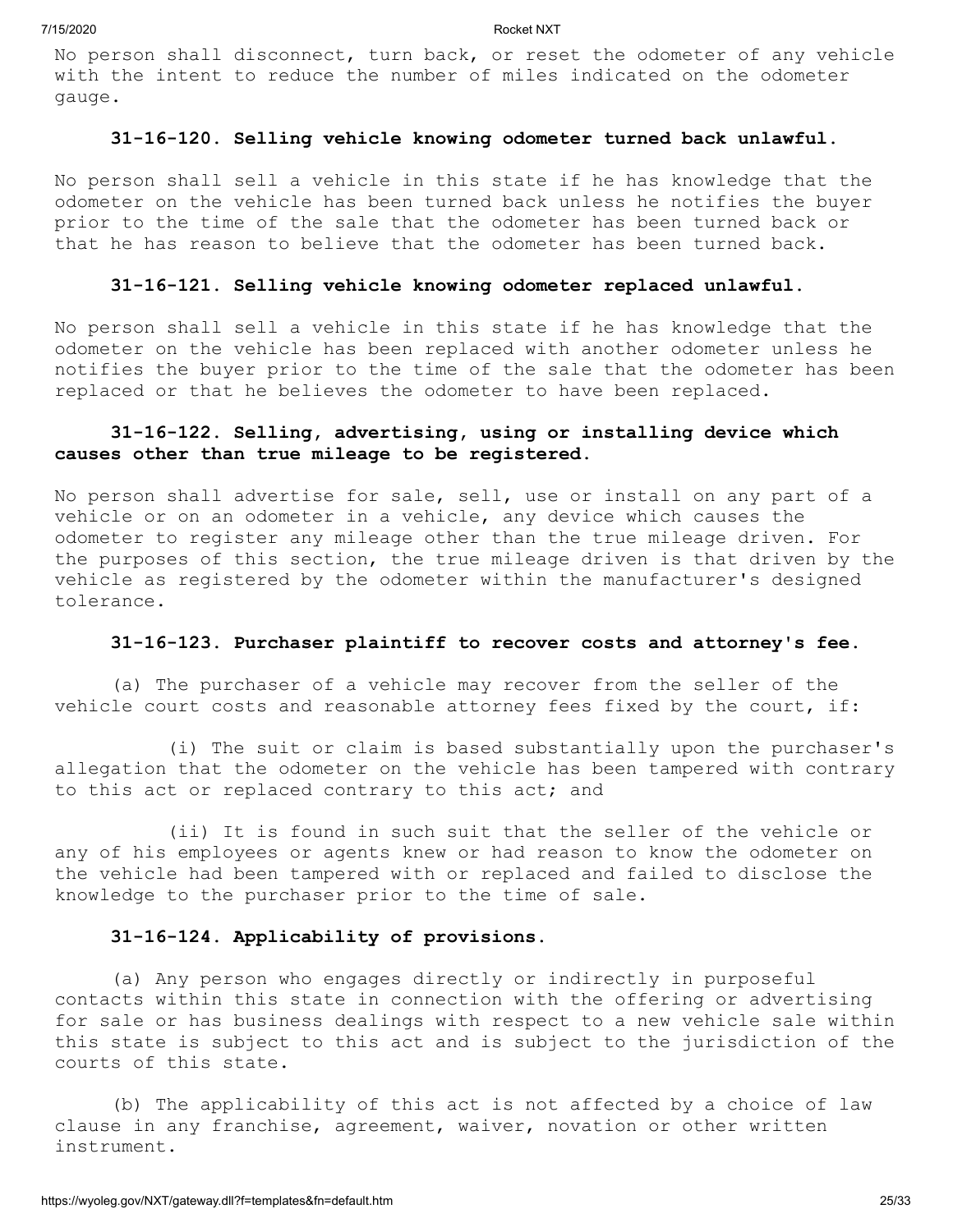(c) Any provision of any agreement, franchise, waiver, novation or other written instrument which is in violation of any section of this act is null and void and without force and effect.

(d) No manufacturer or other franchisor shall use any subsidiary corporation, affiliated corporation or any other controlled corporation, partnership, association or person to accomplish what would otherwise be illegal conduct under this act on the part of the manufacturer.

(e) Nothing in this act shall be construed to impair the obligations of a contract entered into prior to the date this act becomes effective or to prevent a manufacturer, distributor, representative or any other person, whether or not licensed under this act, from requiring performance of the prior written contract entered into with any licensee nor shall the requirement of that performance constitute a violation of this act if the contract, or the terms thereof, requiring performance, was freely entered into and executed between the contracting parties. This act applies to any amendments, novations, records or modifications of prior contracts and to any contracts entered into subsequent to the date this act becomes effective.

(f) Any assignment or delegation by a manufacturer or other franchisor, except an assignment or delegation agreed to by the affected new vehicle dealer does not relieve the manufacturer or other franchisor of liability for performance of obligations under any franchise agreement or in any way limit the application of this act to the manufacturer or other franchisor.

#### **31-16-125. Demo, full use, and manufacturer license plates.**

(a) Any licensed dealer who sells or exchanges retail twelve (12) or more vehicles in any twelve (12) consecutive month period shall apply to the county treasurer in the county in which the business is licensed for demo and full use license plates. After presentation of a current dealer's license and payment of fees, the treasurer shall assign the requested number of plates to an approved applicant for use in the business located in the county. The treasurer shall not assign plates to a dealer in excess of the number approved by the department.

(b) The department shall authorize any licensed dealer who sells or exchanges retail twelve (12) or more vehicles in any one (1) calendar year to purchase the following number of demo license plates annually:

(i) If the dealer applied for a renewal certificate based on the total number of retail sales by the dealer during the twelve (12) full calendar months preceding the date of application for renewal:

(A) Three (3) demo plates plus one (1) demo plate for each twenty-five (25) retail vehicle sales or fractional part thereof for the first one thousand (1,000) retail vehicle sales;

(B) One (1) demo plate for each fifty (50) retail vehicle sales or fractional portion thereof from one thousand one (1,001) through one thousand five hundred (1,500) retail vehicle sales;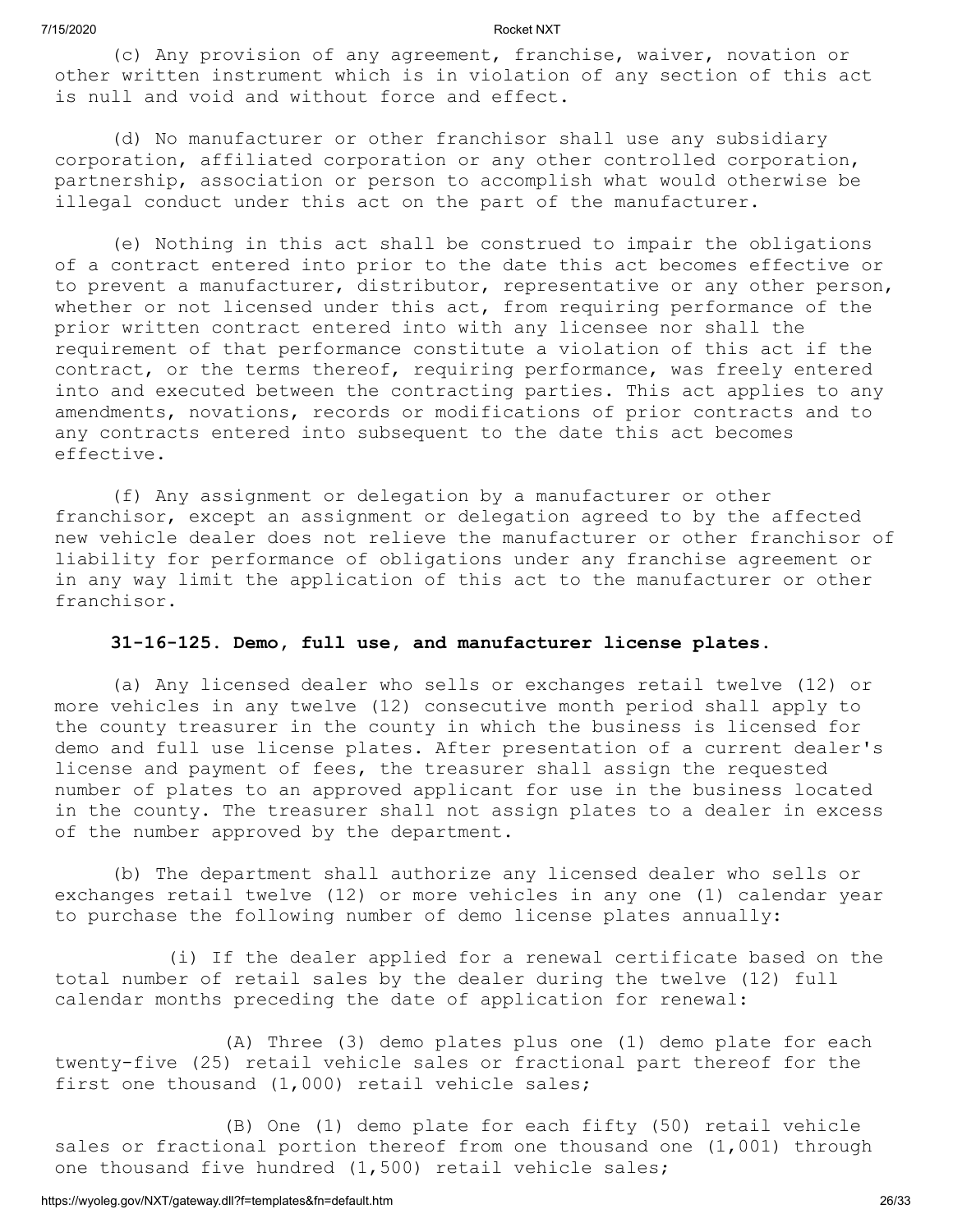(C) One (1) demo plate for each one hundred (100) retail vehicle sales or fractional portion thereof in excess of one thousand five hundred (1,500) retail vehicle sales;

(D) In addition to demo plates otherwise authorized under this paragraph, one (1) plate for each four (4) retail vehicle sales or fractional part thereof if the vehicle is a truck with an unladen weight greater than six thousand (6,000) pounds or a recreational vehicle;

(E) One (1) demo plate if the applicant is an antique vehicle dealer.

(ii) If the dealer applied for a new dealer license, he may purchase demo plates in the same amount specified in paragraph (i) of this subsection, except authorization to purchase demo license plates shall be based on the dealer's reasonable estimate of the number of retail vehicle sales the dealer will make during the first year of business. The department may revise the estimate and reduce or increase the number of demo license plates authorized under this paragraph at any time, but not less than ninety (90) days after the certificate is issued if, from the number of retail sales made, it appears the estimate is substantially inaccurate. No dealer shall hold demo or full use license plates in excess of the number authorized. No refund shall be granted for demo or full use license plates returned under this paragraph.

(c) The department shall authorize and the county treasurer upon application and payment of the fees shall assign one (1) demo plate to any dealer selling fewer than twelve (12) vehicles per calendar year.

(d) The department shall authorize a licensed dealer to purchase full use license plates not to exceed fifty percent (50%) of the total number of demo plates allowed by subsection (b) of this section.

(e) A banking or lending institution engaged in the business of making loans secured by vehicles, or persons engaged in the business of repossessing vehicles, may acquire demo or full use license plates after presentation of a current dealer's license and upon payment of fees required by dealers and may use the demo or full use license plates solely for the repossession and sale of vehicles.

(f) Licensed Wyoming based manufacturers may apply to the department for one (1) or more manufacturer license plates, or, if the department authorizes, to the county treasurer in a county where the manufacturer has an established place of business. After presentation of a current manufacturer certificate and payment of fees, the department or treasurer, if authorized, shall assign to the manufacturer the number of license plates approved by the department for use in the usual and customary conduct of the manufacturer's business including, demonstrating, testing, transporting or selling a vehicle.

(g) Licensed dealers who have received demo license plates may apply for and receive temporary license permits from the department upon payment of fees.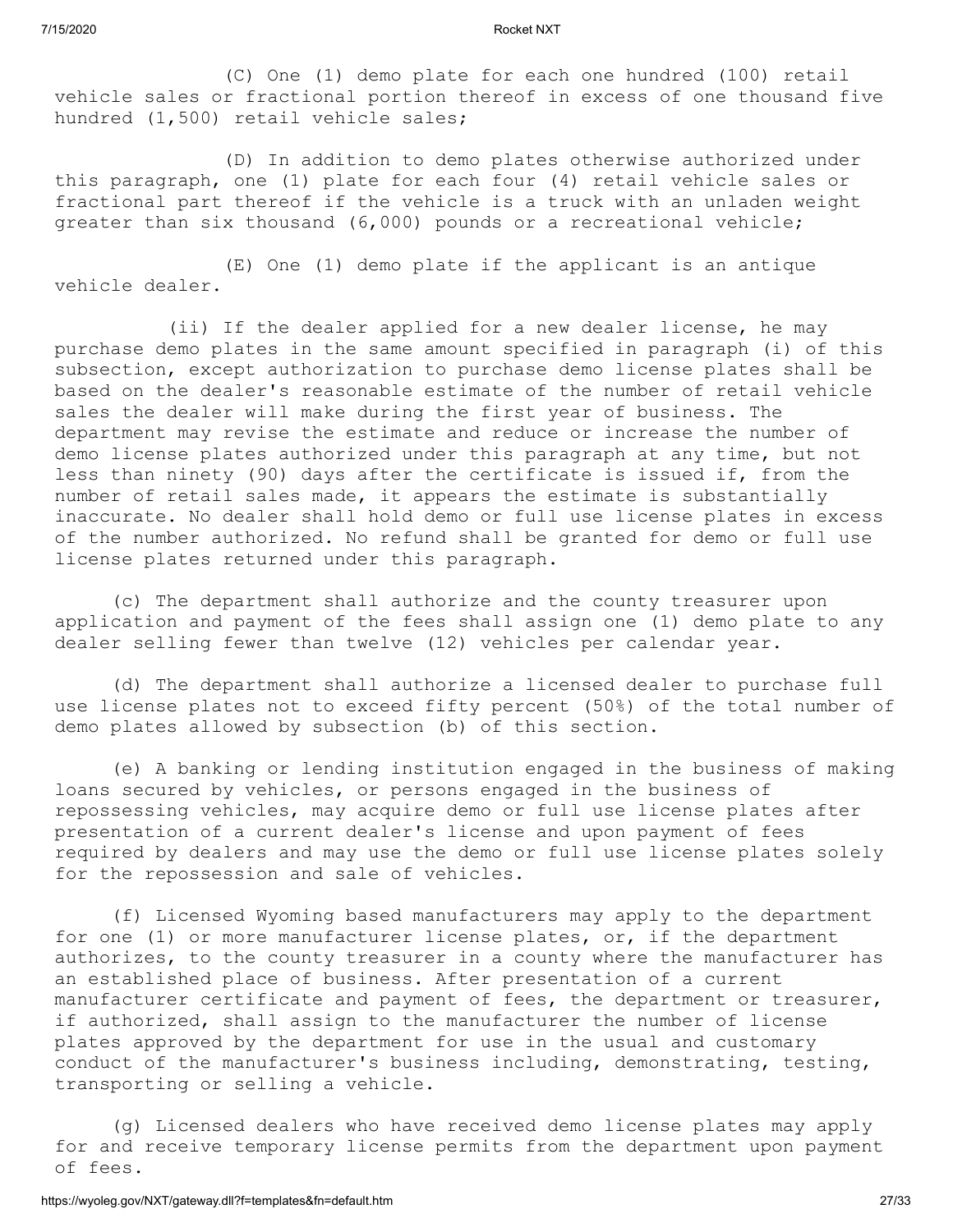(h) The department may authorize a dealer to purchase demo license plates in addition to the number authorized under subsection (b) of this section upon a showing of a substantial increase in the dealer's business or for other good cause shown.

(j) Every dealer or manufacturer upon transferring a vehicle by sale, lease or otherwise to any person other than a dealer or manufacturer shall immediately give written notice of the transfer to the department upon the official form provided by the department. The notice shall contain the date of the transfer, the names and addresses of the transferor and transferee, and a description of the vehicles required on the form.

(k) Licensed direct sale manufacturers may apply to the department for one (1) or more manufacturer license plates. After presentation of a current direct sale manufacturer license and payment of fees, the department shall assign to the direct sale manufacturer the number of license plates approved by the department for use in the usual and customary conduct of the manufacturer's business including, demonstrating, testing, transporting or selling a vehicle.

### **31-16-126. Use of demo, full use plates; temporary permits.**

(a) Vehicles while included as a part of a licensed dealer's inventory may be operated on highways with demo license plates issued pursuant to W.S. 31-16-125, provided that:

(i) Demo plates may only be displayed on vehicles owned by or consigned to the dealership;

(ii) Notwithstanding paragraph (v) of this subsection, a dealer demo plate may only be used on a vehicle operated by a prospective buyer, by a dealership employee with a prospective buyer in the vehicle, or for conducting legitimate dealership business by a dealership employee during normal business hours and for no other purpose except as authorized by the department for good cause shown;

(iii) A dealer demo plate may not be used on any vehicle which has been sold and is in the possession of the purchaser, or upon any vehicle leased or rented by a dealer;

(iv) A demonstration by a prospective buyer cannot exceed seven (7) calendar days;

(v) Owners and employees of the dealership may not operate a vehicle with demo plates for their private purposes or use a demo plate for commercial purposes except as provided by this section;

(vi) Demo plates cannot be displayed on any of the following vehicles owned by the dealership which shall be titled and registered in the name of the dealership:

(A) Tow vehicles;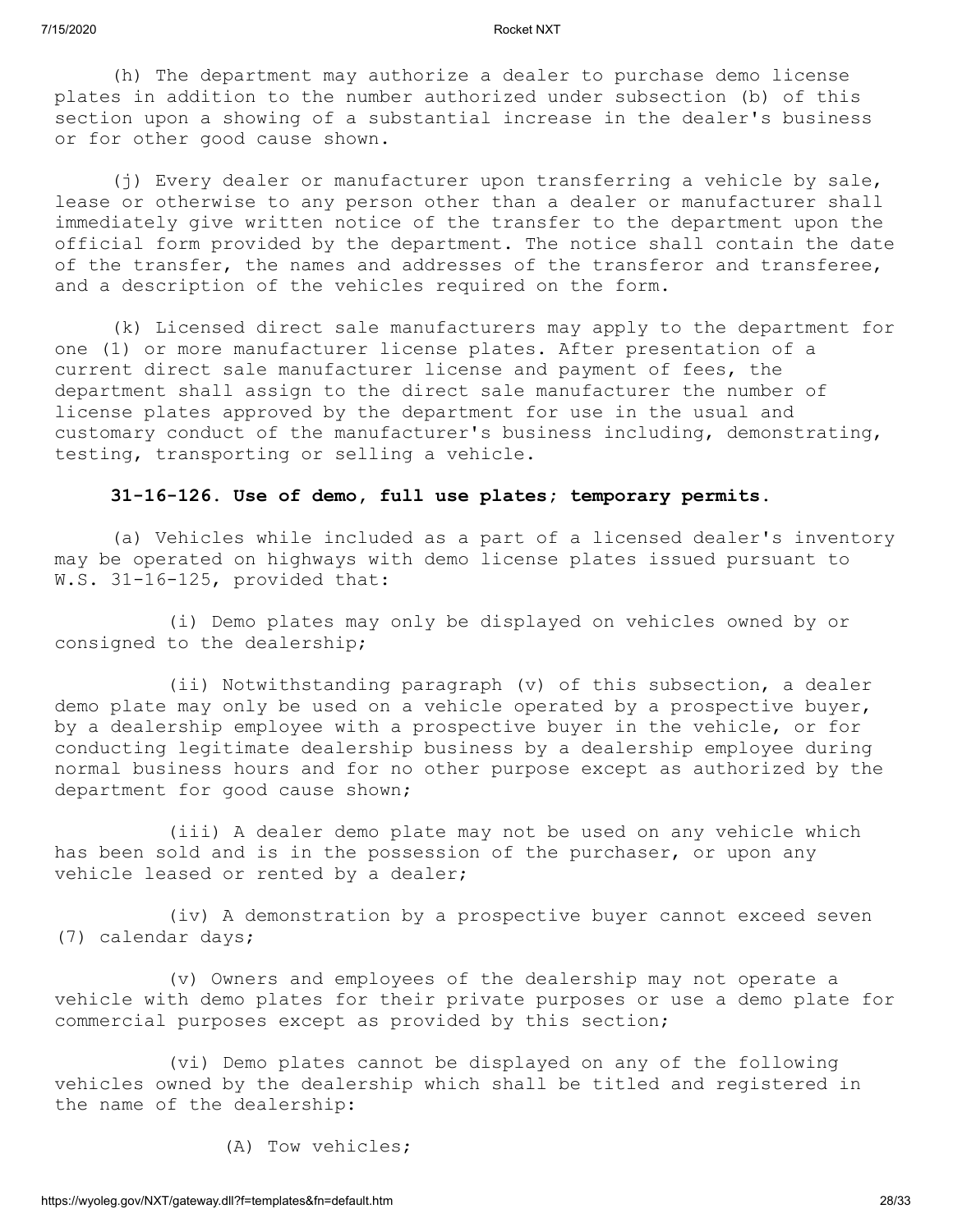- (B) Parts and delivery vehicles;
- (C) Service department loaners;
- (D) Courtesy shuttle vehicles;
- (E) Rental vehicles; and
- (F) Haulers.

(vii) Except as authorized by the department for good cause shown, a dealer demo plate shall not be loaned to charitable organizations, parades or shows;

(viii) A dealer demo plate shall not be loaned or given to any person other than prospective buyers for demonstration purposes;

(ix) Demo plates shall be designated by "DEMO" above or below the plate numbers;

(x) The number of demo plates issued to a dealer shall be subject to W.S. 31-16-125.

(b) Vehicles while included as a part of a licensed dealer's inventory may be operated on highways with full use license plates issued pursuant to W.S. 31-16-125 provided that full use license plates:

(i) Shall be designated by "FULL USE" above or below the plate numbers;

(ii) Shall be limited to no more than fifty percent (50%) of a dealer's allotted demo plates;

(iii) Shall be valid for one (1) year;

(iv) May be used only on vehicles owned and offered for sale by the dealer. Full use plates shall not be used on vehicles owned by the dealership that are commonly used by that dealer as tow trucks, parts vehicles, rental vehicles, courtesy shuttles or haulers;

(v) May be transferred from one (1) vehicle to another freely and without notification to the department;

(vi) May be assigned by a vehicle dealer to the following persons:

- (A) Owner or co-owners;
- (B) Employees;

(C) To any person including former, current and prospective customers in order to serve the legitimate business interests of the dealership;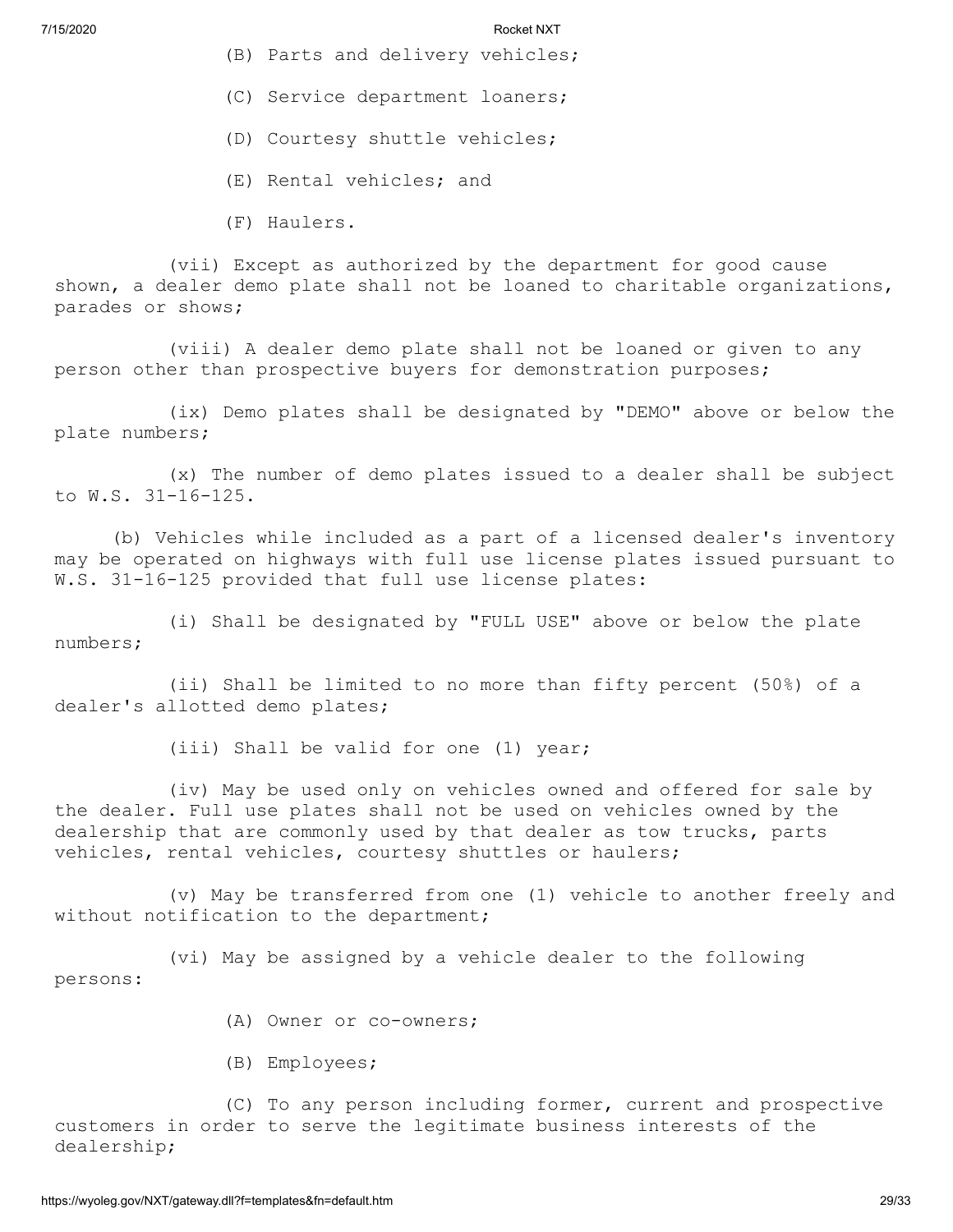(D) A spouse living in the same household as the licensed

dealer.

(c) A vehicle dealer may not use a demo, full use or manufacturer license plate on any vehicle type the dealer is not licensed to sell, as indicated on the dealer's application for a dealer license. No demo, full use, direct sale manufacturer or Wyoming based manufacturer license plate shall be used upon any vehicle rented, or leased by a dealer, direct sale manufacturer or Wyoming based manufacturer or upon a wrecker or delivery truck used by a dealer, direct sale manufacturer or Wyoming based manufacturer, except that a demo, full use or Wyoming based manufacturer license plate may be used on a vehicle lawfully being repossessed by a dealer, direct sale manufacturer or Wyoming based manufacturer. A demo, full use or manufacturer license plate for trailers may be used on a trailer being used by a dealer or Wyoming based manufacturer to transport a boat if the boat:

(i) Is being transported for the purpose of demonstration or sale; and

(ii) Is included in the dealer's or manufacturer's inventory.

(d) Vehicles may be operated without registration for sixty (60) days from the date of purchase when displaying a temporary license permit issued by a licensed dealer or the department. The form and display of the temporary license permit shall be prescribed by the department.

### **31-16-127. Temporary recreational vehicle display and sales permit.**

(a) No out of state recreational vehicle dealer shall display, demonstrate, exchange or sell a recreational vehicle, as defined in W.S. 31-16-101(a)(xxiii), in this state without a permit as provided in subsection (b) of this section.

(b) The department shall issue a temporary recreational vehicle display and sales permit to an out of state recreational vehicle dealer not currently licensed in Wyoming, subject to the following conditions:

(i) The applicant shall submit an application accompanied by an application fee of five hundred dollars (\$500.00) to the department at least ninety (90) days prior to the recreational vehicle display and sales event. The application shall be on a form approved by the department and shall include:

(A) The legal name and residence address of the applicant and the trade name, if any, under which the applicant intends to conduct his business. If the applicant is a partnership, the name and residence address of its managing partner, whether a limited or general partner, and the name under which the partnership business is to be conducted. If the applicant is a corporation, the name of the corporation and the name and address of its principal officer. If the applicant is a limited liability company, the name and address of the managing members;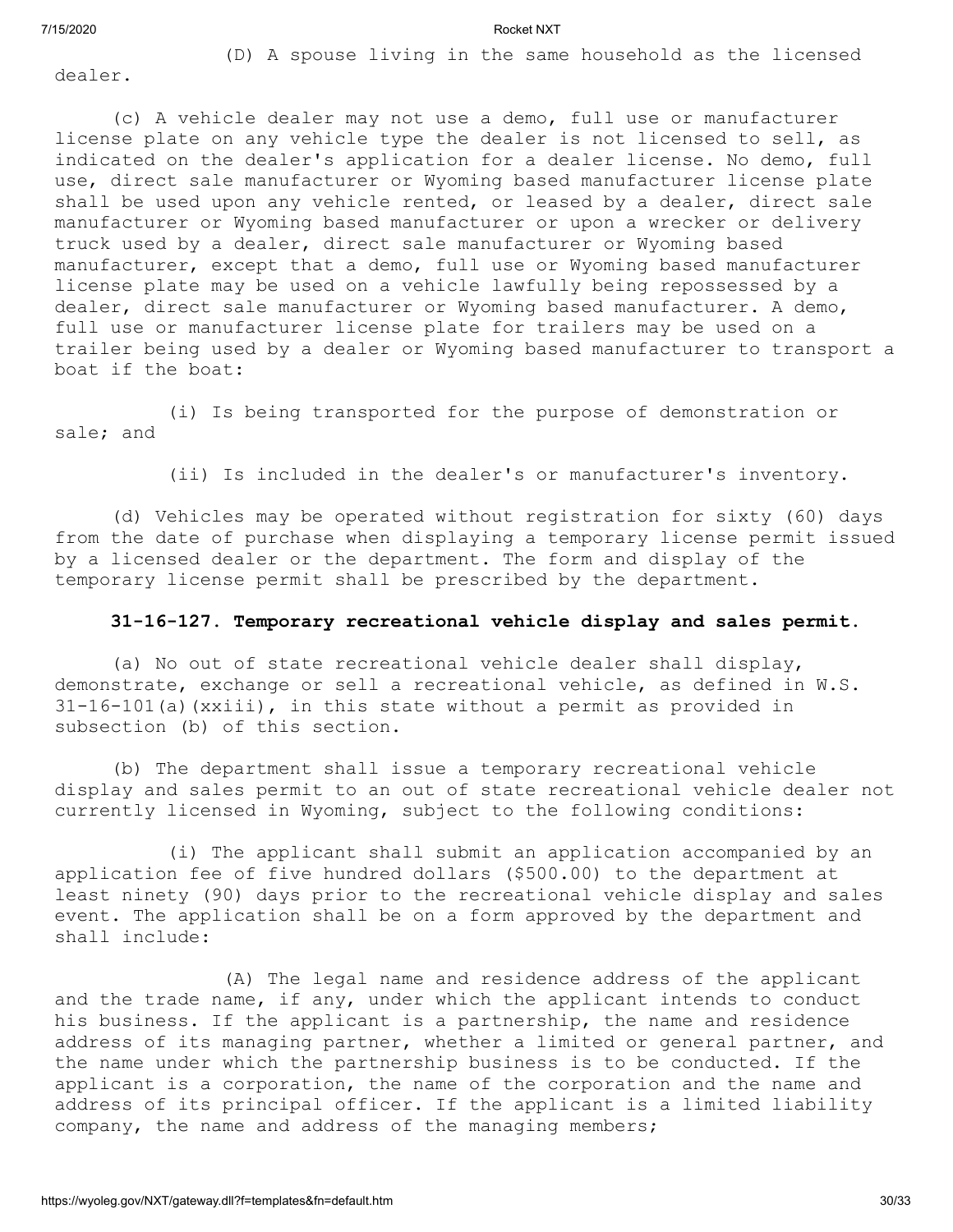(B) Any other information the department may reasonably require, including financial statements of new applicants, past or present judicial, civil or administrative dispositions of criminal, civil or administrative actions relating to the conduct of the business if currently licensed or a new applicant, telephone numbers, sales and use tax numbers for the business and declared business hours. Any new applicant for a permit issued under this section shall submit to fingerprinting and provide information necessary for a state and national criminal history record background check and release of information as provided in W.S. 7-19-106(k) (ii) and consent to the release of any criminal history information to the department;

(C) An additional fee of fifty dollars (\$50.00) for two (2) temporary recreational vehicle demo plates;

(D) An additional fee of five dollars (\$5.00) for ten (10) temporary permits for issuance to purchasers of recreational vehicles at the event;

(E) Any additional fees required by state and federal agencies for processing of criminal history record information and fingerprint searches.

(ii) The applicant is a licensed recreational vehicle dealer in its state of residence;

(iii) The recreational vehicle display and sales event is in conjunction with a state, regional or national recreational vehicle rally at which at least one hundred fifty (150) owned units are preregistered to attend;

(iv) The application shall be accompanied by a written statement from the owner or manager of the location where the recreational vehicle display and sales event will be conducted, describing the associated recreational vehicle rally and the display and sales event;

(v) The owner or manager of the location where the recreational vehicle display and sales event will be conducted shall notify all licensed Wyoming recreational vehicle dealers when a temporary recreational vehicle display and sales event is planned. Notice shall be timely, but not less than six (6) months prior to the event;

(vi) Wyoming licensed dealers shall have a first right of refusal to purchase space for the purpose of displaying and selling recreational vehicles, exercisable for three (3) months following the date of the notice required by paragraph (v) of this subsection, at any event for which a permit is required under this section;

(vii) Wyoming licensed recreational vehicle dealers holding a current exclusive franchise or dealer agreement with a recreational vehicle manufacturer shall have the first right of refusal to be the sole representative for that manufacturer, as provided in the exclusive franchise or dealer agreement;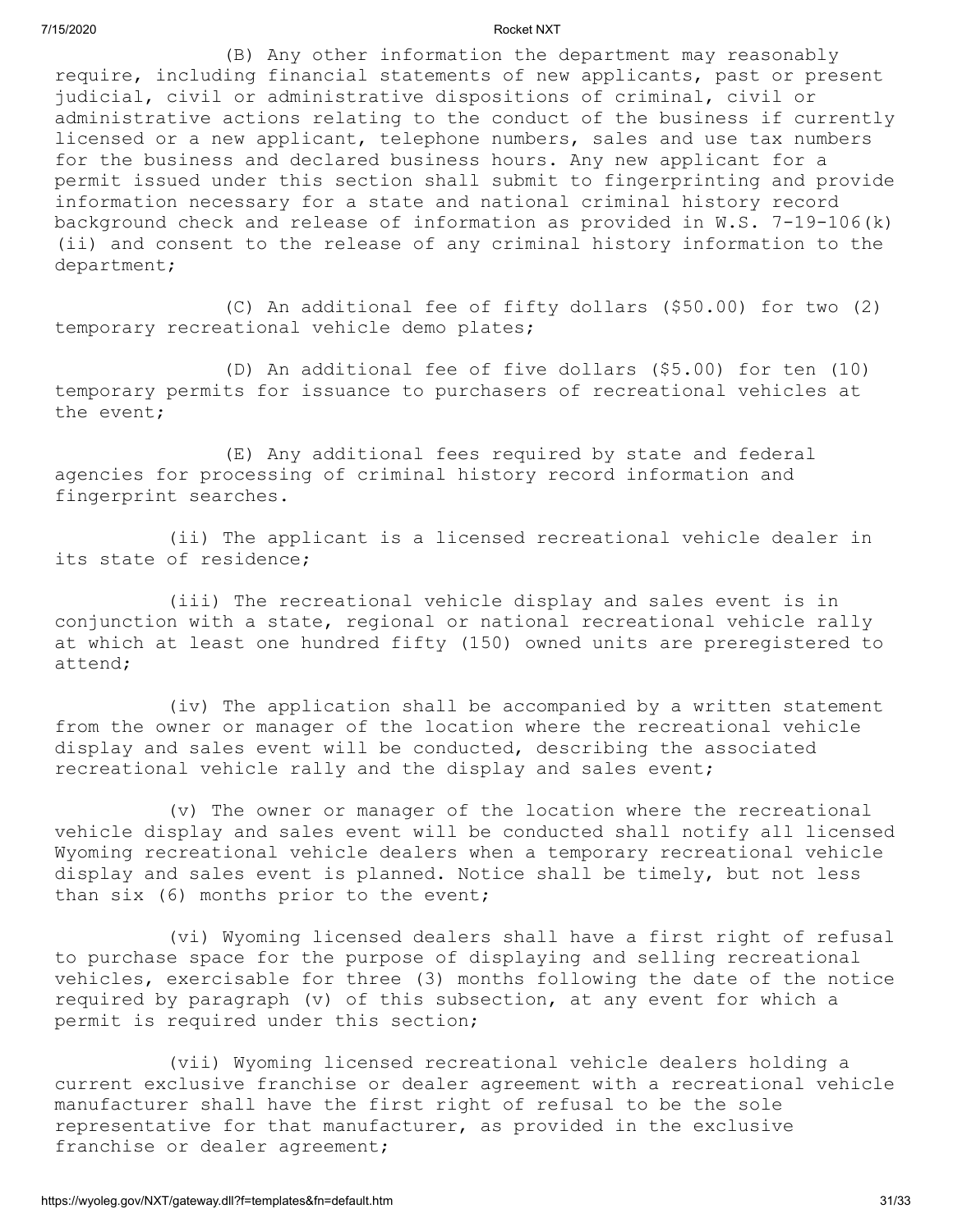(viii) Recreational vehicle dealers in a state allowing sales by out of state recreational vehicle dealers on terms substantially equal to those provided for in this section shall have a second right of refusal to purchase space for the purpose of displaying and selling recreational vehicles, exercisable for one (1) month following expiration of the first right of refusal provided by paragraph (vi) of this subsection, at any event for which a permit is required under this section;

(ix) A permit pursuant to this section shall be valid for a period up to seven (7) consecutive days, beginning on the first day of the scheduled event;

(x) Not more than three (3) permits as provided in this section shall be issued to any one (1) out of state recreational vehicle dealer in one (1) calendar year;

(xi) The application shall be accompanied by a cash or surety bond in the amount of fifty thousand dollars (\$50,000.00) with a corporate surety duly licensed to do business within this state. The bond shall:

(A) Be approved as to form by the attorney general;

(B) Be conditioned that the applicant shall not practice any fraud, make fraudulent misrepresentations, or violate any federal or state law, rules or requlations relating to the conduct of the business;

(C) Guarantee the return of the temporary recreational vehicle display and sales permit, recreational vehicle demo plates, unused temporary permits and stubs of temporary permits issued to purchasers;

(D) Be forfeited to the department upon any violation of this act;

(E) Be returned by the department to the bond holder within thirty (30) days after the last day of the event if no sales were consummated in Wyoming, or one (1) year after the last date of any sales transacted at the event if all conditions and guarantees of the bond have been met.

(xii) The permit shall be prominently displayed at the sales event in the location where the permit holder conducts business;

(xiii) Out of state dealers at a temporary recreational vehicle sales and display event, prior to consummation of a vehicle sale to a Wyoming resident, shall provide written notice to the buyer of the location of the manufacturer authorized service facility nearest to the event.

(c) For purposes of this section:

(i) "Out of state recreational vehicle dealer" means a dealer as defined in W.S. 31-16-101(a)(xviii) who is engaged in the business of selling or exchanging recreational vehicles and who is not licensed as a new vehicle dealer or used vehicle dealer as provided in this act;